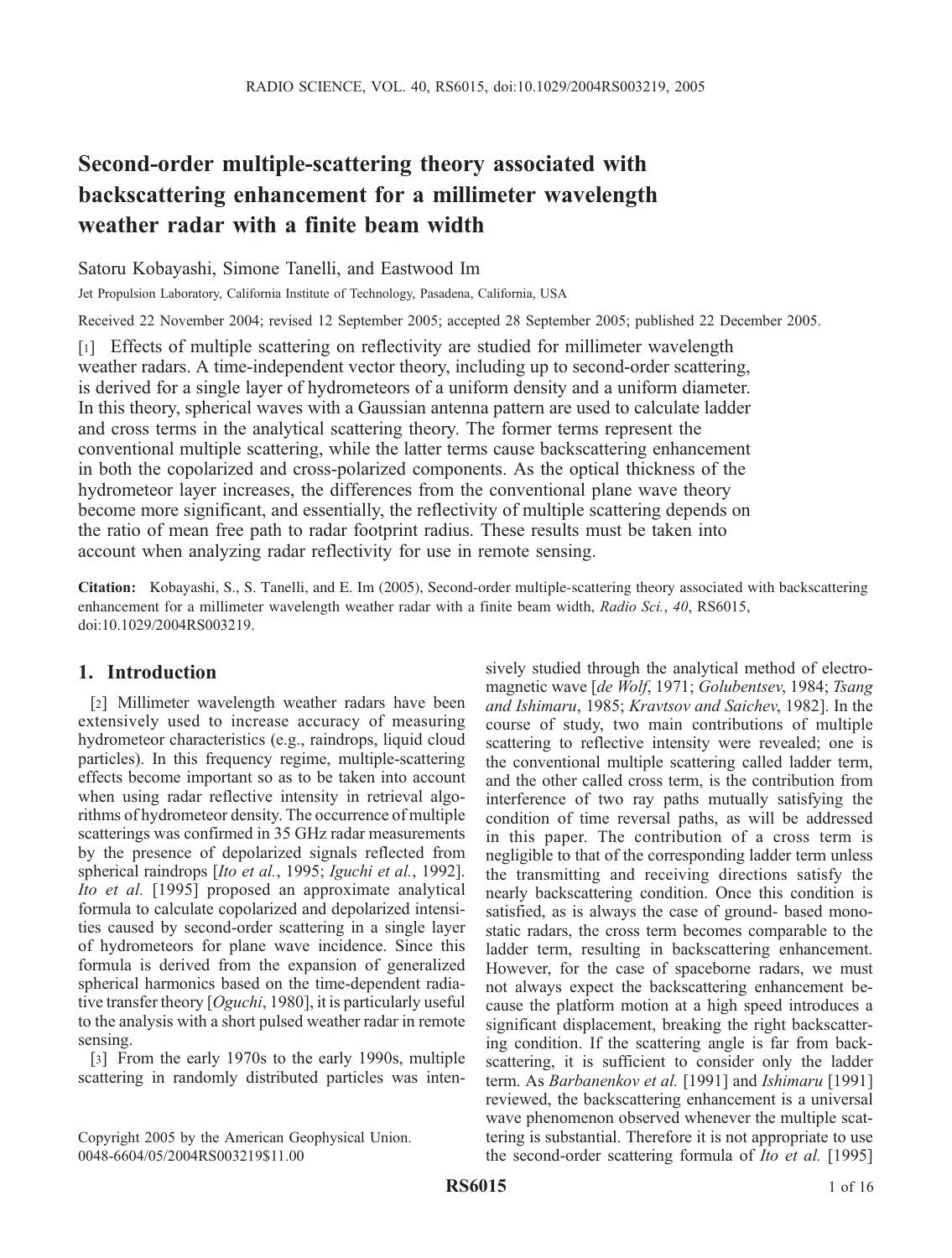for monostatic radars without evaluating the effect of backscattering enhancement.

[4] An application of backscattering enhancement to weather radars was studied for turbulent media by Lure et al. [1989]. However, for millimeter wavelength radars, de Wolf et al. [2000] and Kobayashi [2002] showed that the incoherent scattering from cloud particles carried by the turbulent air cannot be observed except for extreme case. Hence in this paper, only the scattering from each particle, namely delta function –like singular incoherent component will be considered. For this scattering component, backscattering enhancement was studied as a scalar theory [Ishimaru and Tsang, 1988; Akkermans et al., 1986; Barbanenkov and Ozrin, 1988; Golubentsev, 1984; Tsang and Ishimaru, 1984, 1985] and as a vector theory [Mandt et al., 1990; Mandt and Tsang, 1992; Akkermans et al., 1988; Stephen and Cwilich, 1986; Kuzmin et al., 1992; Mishchenko, 1991, 1992]. Numerical simulations for the vector theory were found in references [Oguchi and Ihara, 2005; van Albada and Lagendijk, 1987]. Among these vector theories, the perturbation theories [Mandt et al., 1990; Mandt and Tsang, 1992; Kuzmin et al., 1992; Mishchenko, 1991, 1992] can be considered more appropriate for hydrometeors because of its small volume fraction of scatterers of order of  $10^{-5}$ , comparing with the diffusion theories [Akkermans et al., 1988; Stephen and Cwilich, 1986]. Especially, two formalisms of Mishchenko [1991, 1992] and Mandt et al. [1990] are advantageous so as to have the explicit forms of scattering amplitude matrix in position space representation. The former formalism includes the contributions of ladder and cross terms of all orders, and seems to suit for numerical simulation, but not for analytical expression. The latter, on the other hand, includes at most the second-order terms, but it can give an analytically simple form for a system of a finite layer thickness. Furthermore the second-order theory can be considered to be sufficient for a dilute system such as hydrometeors as mentioned in references [Ito et al., 1995; Iguchi et al., 1992].

[5] In all the previous theoretical works, a plane wave is incident to a layer of randomly distributed particles, and the reflected wave is collected by a receiver at infinite range. On the other hand, in remote sensing, a spherical wave with a finite beam width, usually approximated as a Gaussian antenna pattern within the antenna mainlobe, is incident, and the reflected wave is received by an antenna at a finite range. For the single scattering, the plane wave theory can be applied to the spherical wave of a finite beam width with a slight correction on range and gain, as will be also shown in this paper. On the other hand, for multiple scattering, it is not appropriate to adopt the plane wave theory as it is, because a finite footprint radius can be considered to give a smaller reflectivity than the plane wave theory predicts, especially when the footprint radius is smaller than the mean free path of an illuminated body. The mean free path in a layer of hydrometeors can reach  $1000 - 2000$  m for millimeter wavelength wave, while a typical footprint radius is on order of hundreds meters for airborne applications, and a few kilometers for spaceborne cases. In this study, a time-independent multiple-scattering theory is formulated for a spherical wave along with a Gaussian antenna pattern, based on the plane wave theory of *Mandt et al.* [1990]. It means that the formalism of this paper can be applied to the stationary process such as CW radars (not FM-CW radars), but not to pulsed radars except for the special case described in section A3. To estimate amounts of the multiple scattering for pulsed radars in the general case, it is necessary to develop time-dependent algorithms as a future work, which are briefly discussed in section 4. Our analysis considers only a single layer of spherical water particles of uniform diameter and uniform number density. For simplicity of theoretical derivation, particles are assumed to be stationary in air throughout this paper. The limit of this last assumption will be discussed in section 3.

[6] The main purpose of this paper is to illustrate that reflectivity in multiple scattering for a finite beam width is smaller than the value predicted by the plane wave theory. The result will form the basis of a future retrieval algorithm of hydrometeors that takes a drop size distribution into consideration.

### 2. Formalism

[7] *Ishimaru and Tsang* [1988] derived a second-order multiple-scattering theory for anisotropic scatterers through the analytic method of electromagnetic wave approximated in scalar. A plane wave with infinite duration was used to lead a time-independent theory in which the thickness "d" of a layer is an adjustable parameter. Mandt et al. [1990] later expanded this scalar theory to a vector counterpart by introducing the threedimensional characteristics of electromagnetic waves. In this section, the formalism of Ishimaru-Tsang and Mandt et al. is expanded to a spherical wave with a finite beam width represented by a Gaussian function. To deal with complication introduced by the finite beam width, further simplifications of integrals will be performed for the second-order ladder and cross terms as will be shown in this section and section A1.

#### 2.1. First-Order Ladder Term

[8] As briefly mentioned in section 1, all the ladder terms are incorporated into radiative transfer theory. The first-order ladder term, corresponding to the conventional single scattering intensity, is depicted schematically in Figures 1a and 1b for a radar with finite beam width. To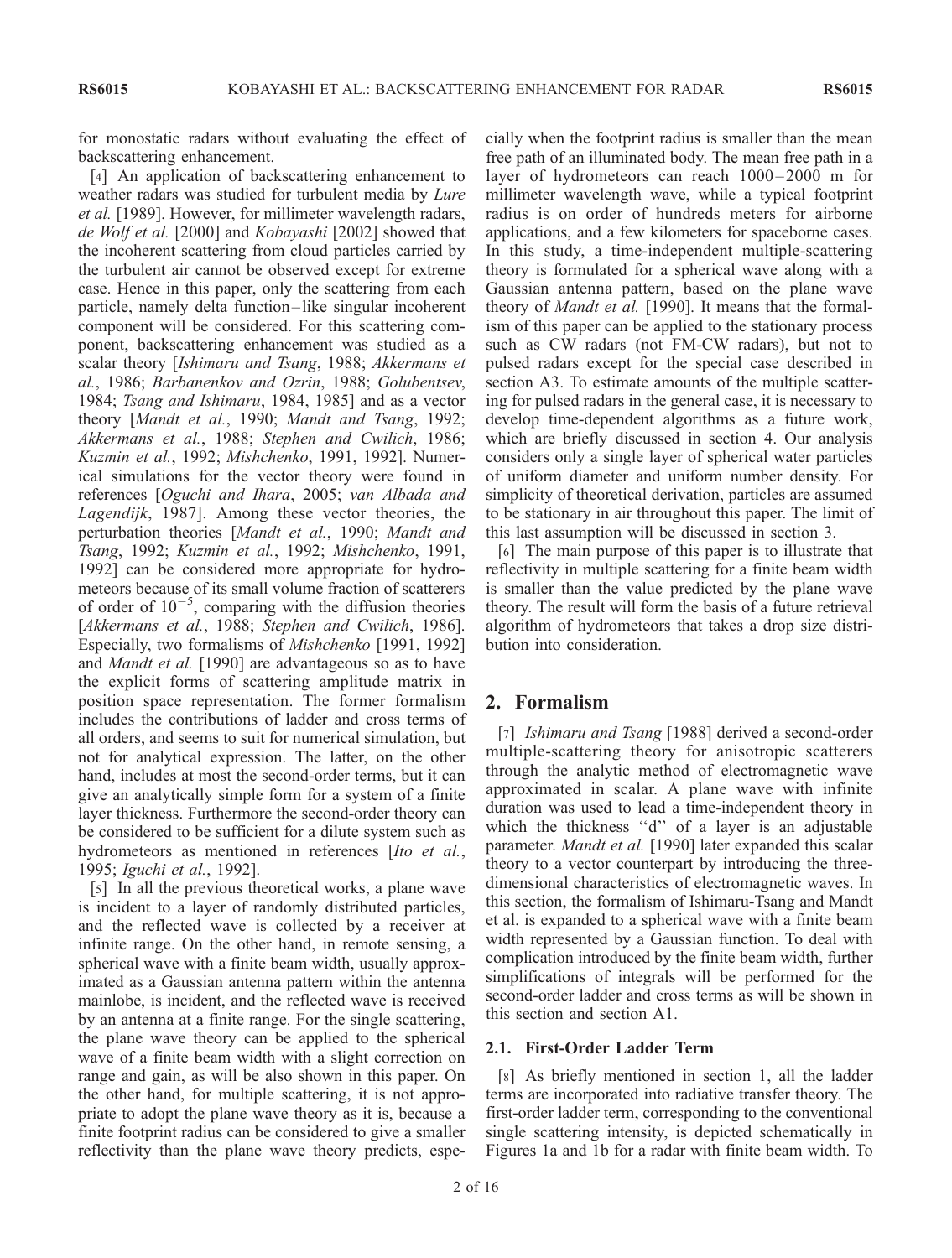

 $(b)$ 



 $(c)$ 



Figure 1. First-order ladder term. (a) Incident spherical wave emitting from a transmitting antenna T of 3 dB aperture angle  $\theta_d$ . The wave scatters at r' in a layer of random medium of thickness  $d; k_i$  denotes a radar incident wave number. (b) Wave scattered at r' reaching a receiving antenna R of 3 dB aperture angle  $\theta_d$ ;  $k_s$  denotes a radar scattering wave number. (c) Diagram in which  $\psi$ denotes the incident spherical wave and  $G_{01}$  denotes a scattering Green function from  $r'$  to antenna R.

illustrate the backscattering enhancement, at first a bistatic radar is considered by assuming a small value of scattering angle  $\theta_s \ll 1^\circ$  as shown in Figures 1a and b, and then the formula for monostatic radar is derived by taking the limit of  $\theta_s \rightarrow 0$ . In Figure 1a, the point O is the center of the footprint at the top boundary of the random medium layer. The unit vector  $k_i$  denotes the direction of the incident wave along the transmitting antenna axis TO, and the transmitting range  $r_i$  is the length of TO. When the incident spherical wave is scattered by a point scatterer at point  $r'$  in the medium, the field at point  $r'$ can be represented for a large range  $r_i \gg |\mathbf{r}'|$  and a small 3 dB aperture angle  $\theta_d \ll 1^\circ$  in the form of

$$
\psi(\mathbf{r}') \approx \sqrt{P_t G_0 / 4\pi} r_i^{-1} \exp[ikr_i]
$$

$$
\cdot \exp[i\kappa_i \mathbf{r}'] \exp[-r_{\perp}^2 / 4\sigma_r^2] \psi_0
$$
(1)

In equation (1),  $P_t$ ,  $G_0$  and k denote the total transmitting power, the center gain of the antenna, and the wave number in air, respectively.  $r'_{\perp}$  denotes the transverse length of the point  $\mathbf{r}'$  as shown in Figure 1. The 3 dB footprint radius  $\sigma_r$  can be defined as

$$
\sigma_r^2 = r_i^2 \theta_d^2 / 2^3 \ln 2 \tag{2}
$$

The vector  $\psi_0$  in equation (1) represents an initial polarization state. The effective incident wave number  $\kappa_i$ in the medium can be represented, based on work by Ishimaru and Tsang [1988]:

$$
\kappa_i \approx k \hat{k}_i - i \kappa_{iz}''^2 \qquad (3)
$$

The incident direction  $k_i$  can be defined with polar coordinates as

$$
\hat{k}_i = \sin \theta_i \cos \varphi_i \hat{x} + \sin \theta_i \sin \varphi_i \hat{y} + \cos \theta_i \hat{z} \qquad (4)
$$

in which the base vector  $\hat{z}$  in the Cartesian system is taken in the zenith. The directions of  $\hat{x}$  and  $\hat{y}$  are arbitrary in the orthogonal plane to  $\hat{z}$ . In equation (3), the imaginary part  $\kappa_{iz}''$  is represented in the form of

$$
\kappa_{iz}^{''} = -\kappa_e/2 \cos \theta_i \tag{5}
$$

Note that the negative signs in equations (3) and (5) have been chosen because of  $\theta_i \approx \pi$ . The extinction rate  $\kappa_e$  in equation (5) is defined by the Foldy-Twersky-Oguchi formula [Oguchi, 1973; Tsang and Kong, 2001]:

$$
\kappa_e = Im \left[ 4 \pi N_0 k^{-1} F\left(\hat{k}_i, \hat{k}_i\right) \right]
$$
 (6)

in which  $N_0$  is the number density of hydrometeors. Since  $F(k_s, k_i)$  denotes the scattering amplitude matrix scattered from the directions  $k_i$  to  $k_s$ ,  $F(k_i, k_i)$  in equation (6) means the forward scattering amplitude matrix.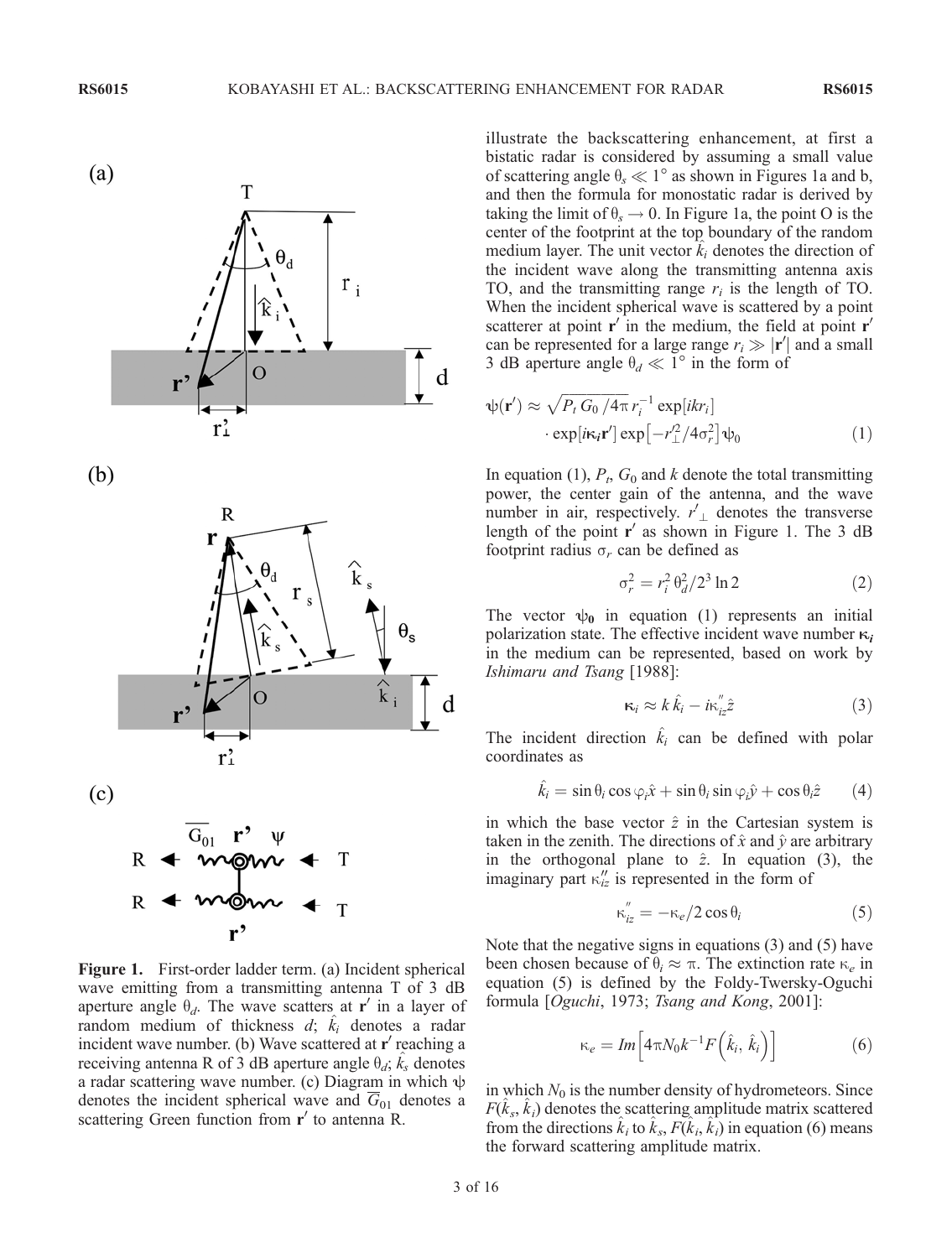[9] The reflected wave from the point  $r'$  to the receiving antenna R of a bistatic radar system is depicted in Figure 1b. For simplicity, it is assumed that the receiving antenna R shares its footprint center O with the transmitting antenna T. The geometrical configuration of a spaceborne monostatic weather radar orbiting at an altitude of 350– 400 km over the Earth surface with a speed of 7–8 km/sec can be approximated by the bistatic radar configuration depicted in Figure 1b, because the antenna moves by a large amount during the round trip time of pulse. The corresponding angle shift  $\theta_s$  is approximately equal to  $0.0025^{\circ}$ . In rigor, we have to note that, for the spaceborne radar, the antenna gain at the receiving position changes from that at the transmitting position. However the difference in gain is generally negligible so that the above approximation is satisfied. For a small scattering angle  $\theta_s \ll 1^\circ$  along with the condition for the receiving range  $r_s \gg |\mathbf{r}'|$ ), the Green function of the signal received by the antenna R, located at point r, can be approximated in the form of

$$
\bar{G}_{01}(\mathbf{r}, \mathbf{r}') \approx \sqrt{\pi G_0 / k^2} r_s^{-1} \exp[ikr_s] \cdot \exp[-i\kappa_s \mathbf{r}'] \exp[-r_\perp^2 / 4\sigma_r^2] \bar{I}_2
$$
\n(7)

in which the two dimensional identical operator/dyad is defined with bra-ket notations in quantum mechanics as

$$
\bar{I}_2 = \left| \hat{\theta} \rangle \langle \hat{\theta} \right| + \left| \hat{\phi} \rangle \langle \hat{\phi} \right| \tag{8}
$$

In equation (8), the unit vectors in the polar and azimuth directions are represented by  $\hat{\theta}$  and  $\hat{\varphi}$  respectively. The effective scattered wave number  $\kappa_s$  in the medium can be defined in a similar manner to equations (3) and (5):

$$
\kappa_s \approx k \hat{k}_s + i \kappa_{sz}'' \hat{z}
$$
 (9)

with

$$
\hat{k}_s = \sin \theta_s \cos \varphi_s \hat{x} + \sin \theta_s \sin \varphi_s \hat{y} + \cos \theta_s \hat{z} \qquad (10)
$$

$$
\kappa_{sz}^{''} = \kappa_e / 2 \cos \theta_s \tag{11}
$$

The scattering process in Figures 1a and 1b is represented by the Dyson's diagram in Figure 1c. For completely random distributions of a uniform density  $N_0$ (i.e., no particle-particle correlation), the first-order ladder term intensity can be represented via the diagram of Figure 1c in the integral form:

$$
I_L^{(1)} = (4\pi)^2 N_0 \int_{-d}^0 dz \int d\mathbf{r}'_\perp \psi^\dagger(\mathbf{r}') F^\dagger(\hat{k}_s, \hat{k}_i)
$$

$$
\cdot \vec{G}_{01}^\dagger(\mathbf{r}, \mathbf{r}') \vec{G}_{01}(\mathbf{r}, \mathbf{r}') F(\hat{k}_s, \hat{k}_i) \psi(\mathbf{r}')
$$
(12)

in which the superscript  $\dagger$  indicates the complex conjugate of a dyad or a vector.

 $(a)$ 



Figure 2. Second-order ladder term. An incident field  $E_A$  and its identical conjugate field  $E_B$  emit from antenna T and scatter at points b and a successively in the random medium, being received by antenna R. (a) Diagram in which  $\overline{G}_{11}$  is a Green function in the medium. (b) Geometrical configuration.

[10] Substitutions of equations (1) and (7) into equation (12) yield for nearly backscattering condition,

$$
I_L^{(1)} \approx P_t G_0^2 \lambda^2 \theta_d^2 (2^7 \pi \ln 2 r_s^2)^{-1} N_0 \left\{ 2 \left( \kappa_{iz}'' + \kappa_{sz}'' \right) \right\}^{-1}
$$

$$
\cdot \sum_{\hat{\alpha}} \left| \left\langle \hat{\alpha} \left| F \left( -\hat{k}_i, \hat{k}_i \right) \middle| \psi_0 \right\rangle \right|^2
$$

$$
\cdot \left\{ 1 - \exp \left[ -2 \left( \kappa_{iz}'' + \kappa_{sz}'' \right) d \right] \right\} \tag{13}
$$

where the approximation of  $r_s \approx r_i$  and  $k_s \approx -k_i$  have been used. In equation (13), the summation over unit vector  $\hat{\alpha}$  is taken over a complete set of polarizations such as the  $h$  and  $\hat{v}$  directions. When the initial polarization is in the  $\hat{v}$  direction and the absorption is negligible, equation (13) projected onto the  $\hat{v}$ -polarized component can be written in the form of

$$
I_L^{(1)} = P_t G_0^2 \lambda^2 \theta_d^2 \left( 2^9 \pi^2 \ln 2 r_s^2 \right)^{-1} \xi_{bak} d \qquad (14)
$$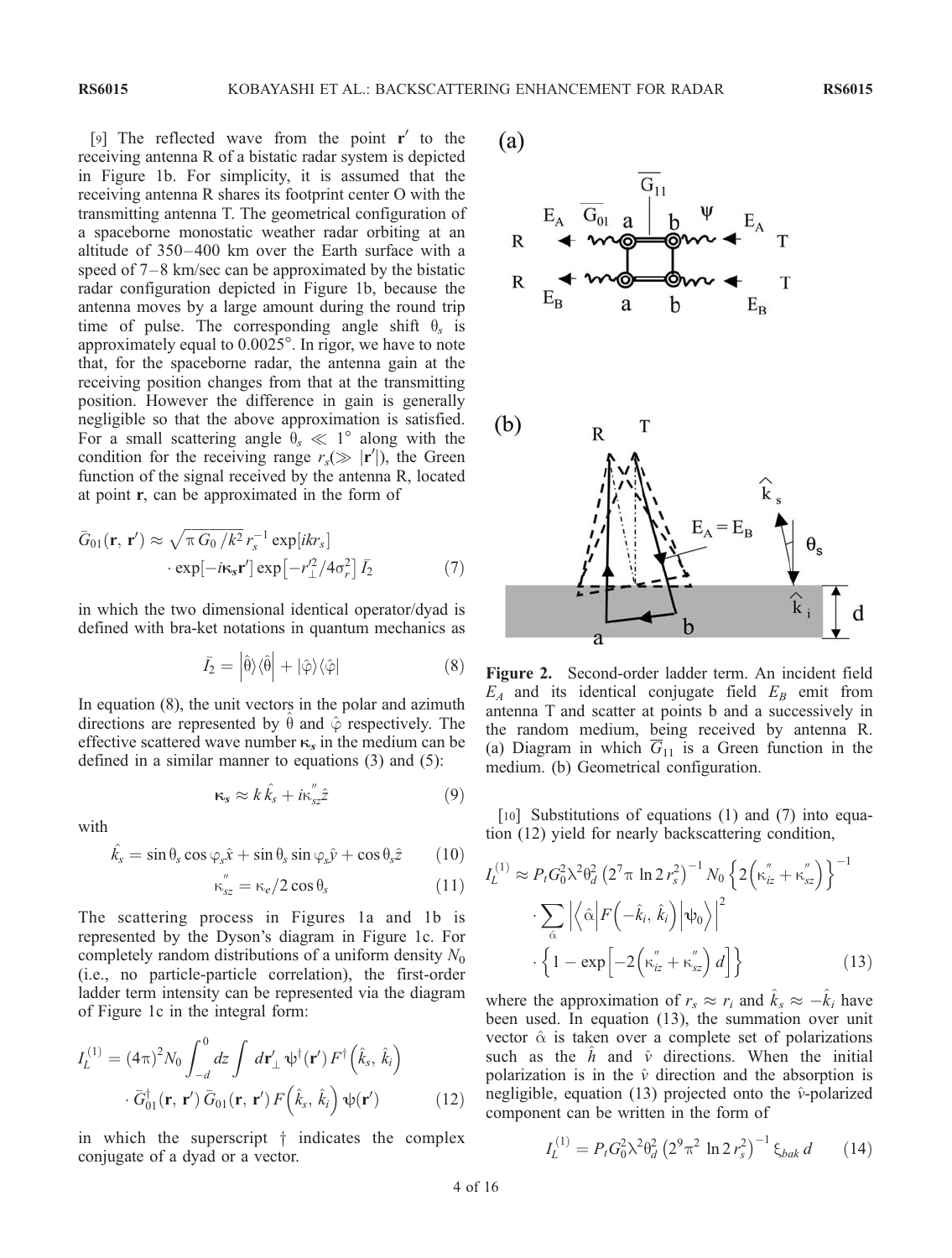



Figure 3. Second-order cross term. An incident field  $E_A$  takes the same path as in Figure 2b, while the conjugate field  $E_B$  emits from antenna T and scatters at points a and b successively, being received by antenna R. (a) Diagram. (b) General scattering  $\theta_s \neq 0$ . (c) Backscattering  $\theta_s = 0$ , where  $E_B$  takes the time reversal path of  $E_A$ .

where the volumetric backscattering reflectivity  $\xi_{bak}$  =  $4\pi N_0|F_{\hat{v}\hat{v}}(-\hat{k}_i, \hat{k}_i)|^2$  has been introduced. If the layer thickness  $d$  is replaced with the longitudinal resolution length  $c\tau/2$ , we can retrieve the radar equation for volume scattering with a pulse duration of  $\tau$ . Hence the first-order ladder term for a small scattering angle  $\theta_s \ll 1^\circ$ 

has been proven to be equivalent to the radar equation as expected.

#### 2.2. Second-Order Ladder Term

[11] The second-order ladder term for bistatic radars can be represented by the diagram in Figure 2a, and the corresponding geometry is represented by Figure 2b. The field  $E_A$  and its identical conjugate field  $E_B$  are transmitted from the antenna T. These fields first scatter at point b and, then at point a, eventually returning to the receiving antenna R. Under the condition that the mean free path of the medium is much larger than the wavelength, which is almost always satisfied for hydrometeors, a Green function in the medium can be approximated from a complete form of van Bladel [1961]

$$
\bar{G}_{11}(\mathbf{r}, \mathbf{r}') \approx (4\pi)^{-1} |\mathbf{r} - \mathbf{r}'|^{-1} \exp[i k |\mathbf{r} - \mathbf{r}'|] \bar{I}_2 \quad (15)
$$

Substituting equations (1), (7), and (15) into the integral form corresponding to the diagram in Figure 2a, the second-order ladder term for the finite beam width can be derived as shown in Appendix A1:

$$
I_L^{(2)} = P_t G_0^2 \lambda^2 \theta_d^2 (2^7 \pi \ln 2 r_s^2)^{-1} N_0^2 \left\{ 2 \left( \kappa_{iz}'' + \kappa_{sz}'' \right) \right\}^{-1}
$$
  

$$
\cdot \int_0^\infty d\eta \int_0^{2\pi} d\phi \int_0^d d\zeta \frac{\eta}{1 + \eta^2}
$$
  

$$
\cdot \exp \left[ -\kappa_e \sqrt{1 + \eta^2} \zeta \right] \exp \left[ -\zeta^2 \eta^2 / 4\sigma_r^2 \right]
$$
  

$$
\cdot \sum_{\hat{\alpha}} \left\{ \left| \left\langle \hat{\alpha} \right| F(\hat{k}_s, \hat{r}) F(\hat{r}, \hat{k}_i) \right| \psi_0 \right\rangle \right\}^2
$$
  

$$
\cdot \left[ \exp \left\{ -2\kappa_{iz}'' \zeta \right\} - \exp \left\{ 2\kappa_{sz}'' \zeta - 2 \left( \kappa_{iz}'' + \kappa_{sz}'' \right) d \right\} \right]
$$
  

$$
+ \left| \left\langle \hat{\alpha} \right| F(\hat{k}_s, -\hat{r}) F(-\hat{r}, \hat{k}_i) \right| \psi_0 \right\rangle \right|^2
$$
  

$$
\cdot \left[ \exp \left\{ -2\kappa_{sz}'' \zeta \right\} - \exp \left\{ 2\kappa_{iz}'' \zeta - 2 \left( \kappa_{iz}'' + \kappa_{sz}'' \right) d \right\} \right]
$$
  
(16)

where  $\eta \equiv \tan\theta$  has been defined. The variables  $\theta$  and  $\varphi$  are polar coordinates for the directional variable  $\hat{r}$  that is defined inside the argument of the scattering amplitude matrix F. The other integral variable  $\zeta \equiv z_a - z_b$  is the relative coordinate in the direction of layer thickness (See the details in Appendix A1). The second-order ladder term corresponds to the conventional second-order scattering derived by the radiative transfer theory.

#### 2.3. Second-Order Cross Term

[12] The diagram of the second-order cross term is depicted in Figure 3a. The direction of the conjugate field is arbitrary. In this paper, the notation of the direction of the fields will follow that of Kravtsov and Saichev [1982]. In the geometry of Figure 3b, the field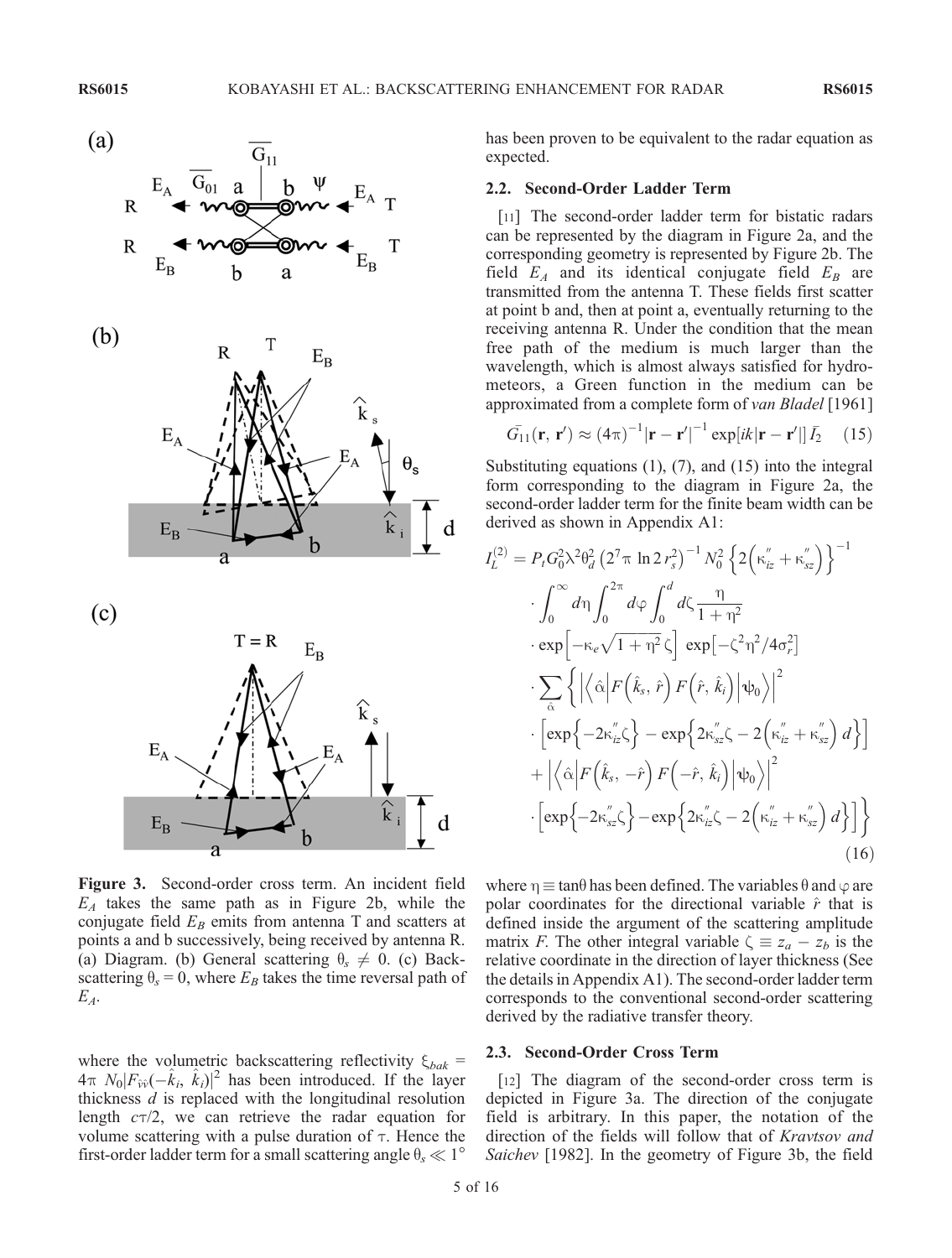$E_A$  travels in the same path as that in Figure 2b, while the conjugate field  $E_B$ , starting from the transmitting antenna T, scatters first at point a and, then at point b, eventually returning to the receiving antenna R. Since the fields  $E_A$ and  $E_B$  have different path lengths, random distributions of points a and b will cause strong decorrelation, generally giving negligible contribution to the measured intensity. However for the backscattering measurement  $(\theta_s = 0)$  depicted in Figure 3c, the fields  $E_A$  and  $E_B$  have the same path lengths, giving finite correlation that leads to backscattering enhancement. The ray path of  $E_B$  in Figure 3c is referred to as the time reversal path of  $E<sub>A</sub>$ . As the transmitting and receiving gains are assumed to be symmetric in this study, the received fields  $E_A$  and  $E_B$ have also the same magnitudes. Although this assumption is not indispensable to obtain the backscattering enhancement, it is assumed for the sake of simplicity in calculation.

[13] The second-order cross term for the finite beam width can be derived in a similar manner to the secondorder ladder term. The result is

$$
I_C^{(2)} = P_t G_0^2 \lambda^2 \theta_d^2 (2^7 \pi \ln 2 r_s^2)^{-1} N_0^2 (\kappa_{iz}^{\prime\prime} + \kappa_{sz}^{\prime\prime})^{-1}
$$
  

$$
\cdot \int_0^\infty d\eta \int_0^{2\pi} d\phi \int_0^d d\zeta \frac{\eta}{1 + \eta^2}
$$
  

$$
\cdot \exp \left[ -\left\{ \kappa_e \sqrt{1 + \eta^2} + \kappa_{iz}^{\prime\prime} + \kappa_{sz}^{\prime\prime} \right\} \zeta \right]
$$
  

$$
\cdot \exp \left[ -\zeta^2 \eta^2 / 4\sigma_r^2 \right] \left\{ 1 - \exp \left[ -2 \left( \kappa_{iz}^{\prime\prime} + \kappa_{sz}^{\prime\prime} \right) \right.
$$
  

$$
\cdot (d - \zeta) \right] \right\} Re \left[ \left\{ \sum_{\hat{\alpha}} \left\langle \hat{\alpha} \right| F(\hat{k}_s, \hat{r}) F(\hat{r}, \hat{k}_i) \right| \psi_0 \right\}^*
$$
  

$$
\cdot \left\langle \hat{\alpha} \right| F(\hat{k}_s, -\hat{r}) F(-\hat{r}, \hat{k}_i) \left| \psi_0 \right\rangle \right\} \exp[i(k_{dz} + t)\zeta]
$$
  
(17)

in which the deviation vector  $k_d$  from the backscattering direction and the new variable  $t$  have been introduced on the basis of work by Ishimaru and Tsang [1988]:

$$
\mathbf{k_d} = k \left( \hat{k}_s + \hat{k}_i \right) \equiv k_{dx} \hat{x} + k_{dy} \hat{y} + k_{dz} \hat{z} \tag{18}
$$

$$
t \equiv k_{dx} \eta \cos \varphi + k_{dy} \eta \sin \varphi \tag{19}
$$

Note that the second-order ladder term (equation (16)) and cross term (equation (17)) can be reduced to the forms of *Mandt et al.* [1990] in the limit of  $\sigma_r \to \infty$ . However an advantage of the form of equation (17) is that the decorrelation caused by increase in the value of  $k_d$  is explicitly represented through the term  $\exp[i(k_{dz} +$  $t)$  $\zeta$ ]. Another advantage is that equation (17) is represented in real valued form.

[14] Since *Mandt et al.* [1990] did not elaborate on the relation between the ladder and cross terms in the second order for the case of backscattering  $\theta_s = 0$ , we shall derive it. For the backscattering, the following conditions are satisfied for equations (16) and (17):

$$
\hat{k}_s = -\hat{k}_i \tag{20}
$$

$$
\kappa_{iz}^{''} = \kappa_{sz}^{''} \tag{21}
$$

$$
t = k_{dz} = 0 \tag{22}
$$

In general, a scattering amplitude matrix  $F$  satisfies the Saxon's reciprocal relation [Mishchenko, 1991; Saxon, 1955]:

$$
F(-\hat{n}, -\hat{n}') = QF^t(\hat{n}', \hat{n})Q \tag{23}
$$

where the superscript  $t$  denotes matrix transpose, and the matrix  $Q$  is defined as

$$
Q = \begin{bmatrix} 1 & 0 \\ 0 & -1 \end{bmatrix} \tag{24}
$$

Without losing generality, we can assume the initial polarization:

$$
\psi_0 \equiv \hat{\nu} = \begin{bmatrix} 1 \\ 0 \end{bmatrix} \tag{25}
$$

Using equations (20) and (23) and the fact of  $\langle \mathbf{a} | A | \mathbf{b} \rangle =$  $\langle \mathbf{b} | A^{\dagger} | \mathbf{a} \rangle^*$ , we can show

$$
\left\langle \hat{v} \middle| F\left(\hat{k}_s, -\hat{r}\right) F\left(-\hat{r}, \hat{k}_i\right) \middle| \hat{v} \right\rangle = \left\langle \hat{v} \middle| F\left(\hat{k}_s, \hat{r}\right) F\left(\hat{r}, \hat{k}_i\right) \middle| \hat{v} \right\rangle
$$
\n(26)

Inserting equations  $(21)$ ,  $(22)$ , and  $(26)$  into equations  $(16)$ and (17), we see for the copolarized component that the cross term is equal to the ladder term:

$$
I_c^{(2)}(CO) = I_L^{(2)}(CO)
$$
 (27)

where CO stands for the copolarized component. On the other hand, for the cross polarized component, it is impossible to deduce a simple relation from equations (16) and (17) unless additional symmetries exist in a system. These results are in agreement with general formulas of Mishchenko [1991, 1992].

[15] For the Mie scattering of spherical particles, the matrix  $F(k_s, \hat{r})$   $F(\hat{r}, k_i)$  can be shown to have an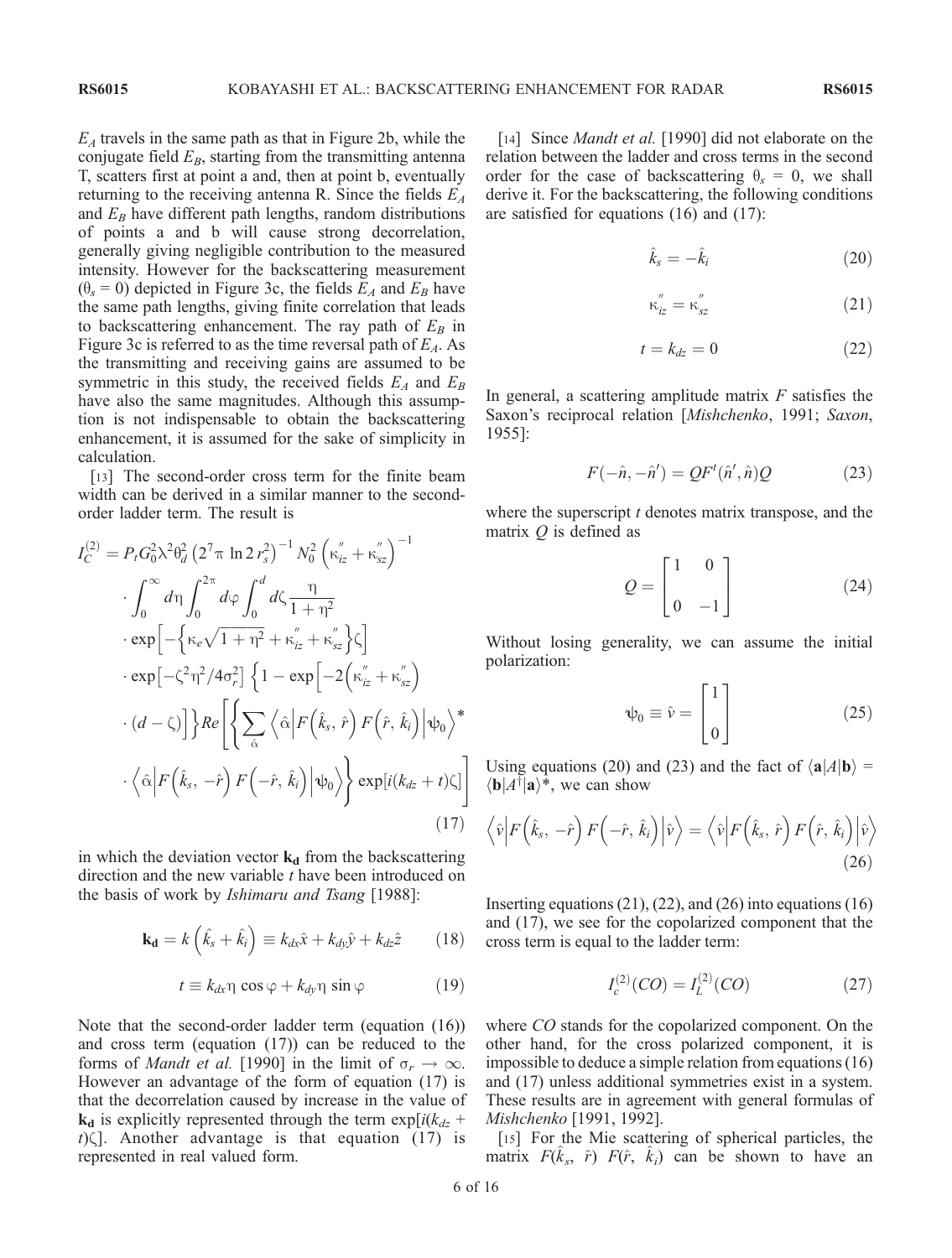antisymmetric form for the backscattering condition  $(k<sub>i</sub> =$  $-k<sub>s</sub>$ ) [Tazaki et al., 2000]:

$$
F(\hat{k}_s, \hat{r}) F(\hat{r}, \hat{k}_i) = \begin{bmatrix} a \cos 2\varphi + b & a \sin 2\varphi \\ -a \sin 2\varphi & a \cos 2\varphi - b \end{bmatrix}
$$
(28)

in which

$$
a \equiv [f_{11}(\theta - \theta_s)f_{11}(\theta_i - \theta) + f_{22}(\theta - \theta_s)f_{22}(\theta_i - \theta)]/2
$$
\n(29)

$$
b \equiv [f_{11}(\theta - \theta_s)f_{11}(\theta_i - \theta) - f_{22}(\theta - \theta_s)f_{22}(\theta_i - \theta)]/2
$$
\n(30)

and  $f_{11}(\theta)$  and  $f_{22}(\theta)$  are the components of Mie scattering amplitude matrix. Alternatively, we can write equation (28) as

$$
\left\langle \hat{h} \middle| F(\hat{k}_s, \hat{r}) F(\hat{r}, \hat{k}_i) \middle| \hat{v} \right\rangle = -\left\langle \hat{v} \middle| F(\hat{k}_s, \hat{r}) F(\hat{r}, \hat{k}_i) \middle| \hat{h} \right\rangle
$$
\n(31)

Using equations (20), (23), and (31), we can show for the cross polarized component scattered from  $\hat{v}$  to  $h$ :

$$
\left\langle \hat{h} \middle| F\left(\hat{k}_s, \hat{r}\right) F\left(\hat{r}, \hat{k}_i\right) \middle| \hat{v} \right\rangle = \left\langle \hat{h} \middle| F\left(\hat{k}_s, -\hat{r}\right) F\left(-\hat{r}, \hat{k}_i\right) \middle| \hat{v} \right\rangle
$$
\n(32)

Inserting equations  $(21)$ ,  $(22)$ , and  $(32)$  into equations (16) and (17), we can derive the equality between the ladder and cross terms in cross polarization for spherical particles:

$$
I_c^{(2)}(CX) = I_L^{(2)}(CX)
$$
\n(33)

where *CX* stands for the cross polarized component. A recent numerical simulation by Oguchi and Ihara [2005] further reported that for cross polarization, the equality  $C^{cx} = L^{cx}$  is satisfied only to the second order.

#### 3. Results and Discussion

[16] Multiple scatterings including backscattering enhancement can be considered to effectively increase radar reflectivity. When hydrometeors consist of spherical particles, the first-order ladder term  $I_L^{(1)}$  has only the copolarized component, that is,  $I_L^{(1)} = I_L^{(1)}(CO)$ . Furthermore  $I_L^{(1)}$  is almost constant in the vicinity of  $\theta_s = 0$  ( $\theta_s$  < 0.3°), within which the backscattering enhancement occurs. For this reason, the intensity of a multiplescattering term will be normalized by  $I_L^{(1)}$  to be converted



Figure 4. Reflectivities normalized by the singlescattering intensity versus the scattering angle  $\theta$ , taken in the plane parallel to the initial polarization. The reflectivities of the ladder term  $L_2^{co}$  and the cross term  $C_2^{co}$ in copolarization are represented by solid lines, and those of the ladder term  $L_2^{cx}$  and the cross term  $C_2^{cx}$  in cross polarization are represented by dashed lines. Spherical water particles of diameter  $D = 1$  mm, particle number density  $N_0 = 5 \times 10^3 \text{ m}^{-3}$ , and layer thickness  $d = 100 \text{ m}$ are used, which give the mean free path  $l_0 = 77.2$  m, the optical thickness  $\tau_d = 1.30$ , and the normalized footprint radius  $\sigma_r/l_0 = 0.288$ .

to an effective reflectivity in the rest of this paper. For instance, the second-order ladder reflectivity in copolarized component  $L_2^{co}$  will mean  $I_L^{(2)}(CO)/I_L^{(1)}$ .

[17] The reflectivities of the second-order terms for a finite beam width can be numerically calculated through equations (16) and (17). In Figure 4, the reflectivities of the ladder term  $L_2^{co}$  and the cross term  $C_2^{co}$  in copolarization (solid lines), and those of the ladder term  $L_2^{c\dot{x}}$  and the cross term  $C_2^{c\dot{x}}$  in cross polarization (dashed lines) are plotted as a function of the bistatic scattering angle  $\theta_s$ . Here  $\theta_s$  is taken in the plane parallel to the initial polarization. The results are presented for the 3 dB aperture angle  $\theta_d = 0.3^\circ$ , and the range  $r_s = 10 \text{ km}$ , corresponding to the footprint radius  $\sigma_r = 22.2$  m. Radiation frequency is set at 95 GHz. The random medium is a single layer with thickness  $d = 100$  m, constituted of spherical water drops with particle number density  $N_0 = 5 \times 10^3 \text{ m}^{-3}$  and uniform diameter  $D = 1 \text{ mm}$ . These parameters result in the single-particle albedo of 0.53 (i.e., the total scattering cross section divided by the total extinction cross section), the mean free path  $l_0 \equiv$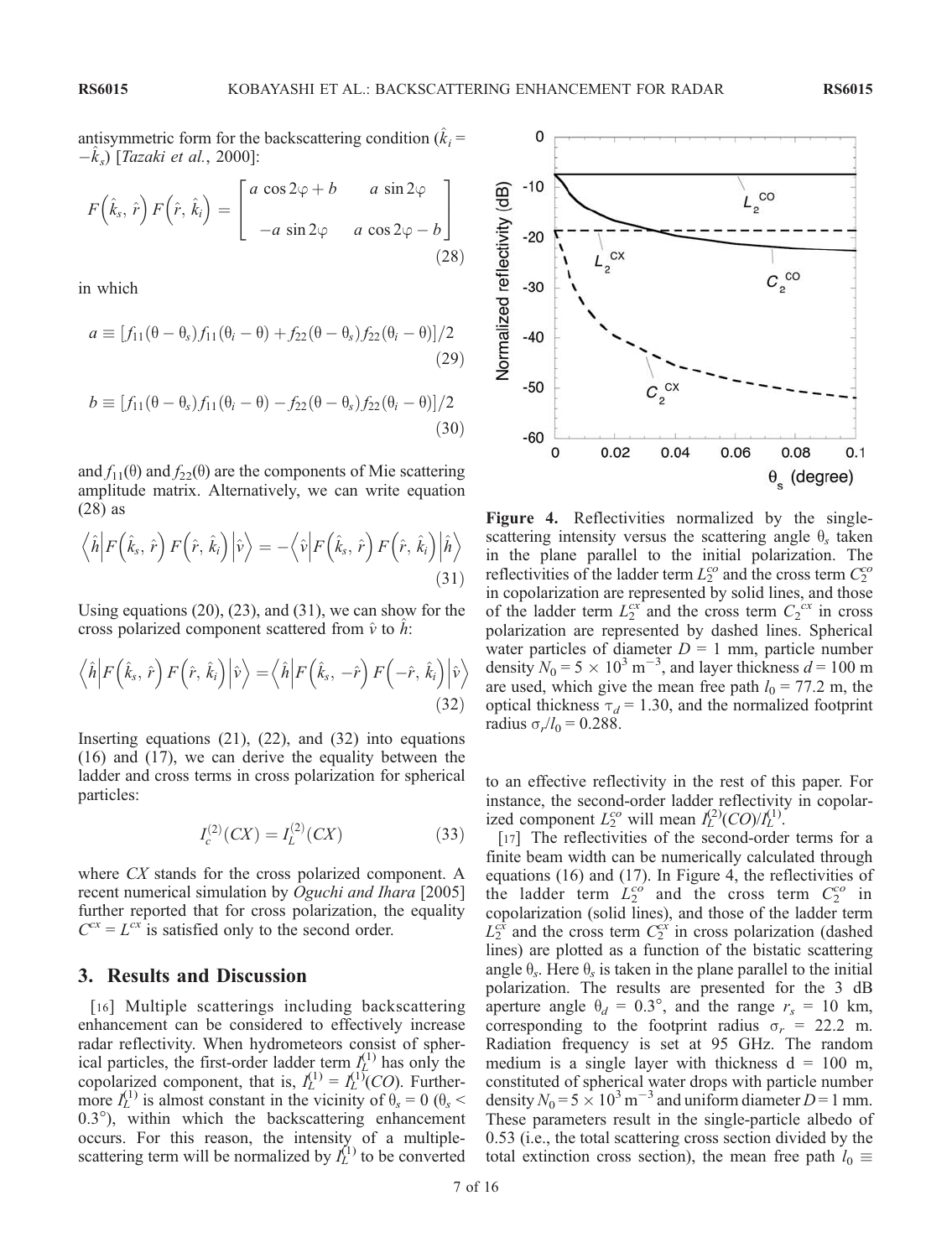

Figure 5. Normalized reflectivities summed from the first- to second-order terms as functions of the scattering angle  $\theta_s$ . Here  $\theta_s$  is taken in one of two planes that are parallel and orthogonal to the initial polarization, referred to as parallel and orthogonal angular displacements, respectively. The same parameters as in Figure 4 are used. A typical displacement angle  $\theta_s = 0.0025^\circ$  for spaceborne radars is marked by the vertical dash-dotted lines. (a) Copolarization. The parallel and orthogonal angular displacements show spatial anisotropy for  $1 +$  $L_2^{co}$  +  $C_2^{co}$  (solid lines) but not for  $1 + L_2^{co}$  (dash-dotted line). (b) Cross polarization. The parallel and orthogonal angular displacements show no spatial anisotropy for  $L_2^{c\bar{x}} + C_2^{c\bar{x}}$ .

 $\kappa_e^{-1}$  = 77.2 m, the optical thickness  $\tau_d \equiv \kappa_e d = 1.30$ , and the normalized footprint radius  $\sigma_r/l_0 = 0.288$ . On the basis of a scalar theory including all the ladder and cross terms [Ishimaru and Tsang, 1988; Tsang and Kong, 2001], truncation at the second order can be considered valid in this range of albedo and optical thickness. Unless specified otherwise, theses parameters will be used in the remainder of this section.

[18] Figure 4 shows that the ladder terms  $L_2^{co}$  (solid) and  $\dot{L}_2^{cx}$  (dashed) are practically constant for  $\theta_s < 0.1^\circ$  for the above parameters. The cross terms  $C_2$  are equal to the ladder terms  $L_2$  at  $\theta_s = 0$  in both polarizations. These results are theoretically expected from equations (27) and (33). As  $\theta_s$  increases, the cross terms rapidly decreases because of the term  $\exp[i(k_{dz} + t)\zeta]$  in equation (17), as described in section 2.3. This rapid reduction in reflectivity is more evident for the cross polarization than for the copolarization. It is noted that the constancy of  $L_2$  and the decaying behavior of  $C_2$  in both polarizations in Figure 4 will hold even when changing either the beam width  $\theta_d$  or the range  $r_s$ , correspondingly changing the footprint radius  $\sigma_r$ . Behaviors of  $L_2$  and  $C_2$ as functions of  $\sigma_r$ , including the relation to the plane wave theory, will be studied for fixed values of  $\theta_s$  in later figures.

[19] From an operational perspective, it is useful to compare the copolarized return intensity including the cross term,  $1 + L_2^{co} + C_2^{co}$ , to the conventional return intensity  $1 + L_2^{\infty}$ . These values were calculated in Figure 5 for two conditions referred to as parallel and orthogonal angular displacements respectively. Suppose that the scattering plane is parallel to the  $\hat{v}$  direction. In the parallel angular displacement, the initial polarization  $\psi_0$  is chosen in the  $\hat{v}$  direction, while in the orthogonal one,  $\psi_0$  is in the direction *h*. In Figure 5a, the values of  $1 + L_2^{co}$ (dotted line) for these two conditions coincide, while the values of  $1 + L_2^{co} + C_2^{co}$  (solid lines) for the two conditions coincide only at  $\theta_s = 0$ . As  $\theta_s$  increases, the values of the parallel angular displacement show slower decay than those of the orthogonal angular displacement, indicating that the  $C_2^{\text{co}}$  term is anisotropic in copolarization. Since there is no return of the first-order scattering in cross polarization, that is,  $I_L^{(1)}(CX) = 0$ , the total cross polarized return is represented by  $L_2^{cx}$  or  $L_2^{cx}$  +  $C_2^{cx}$ , which is equal to linear depolarization ratio (LDR). These values are plotted in Figure 5b, in which not only the term  $L_2^{cx}$  but also the term  $L_2^{cx}$  +  $C_2^{cx}$  coincide to each other between the parallel and vertical angular displacements, providing no spatial anisotropy. The results of the spatial anisotropy near the backscattering direction, shown in Figures 5a and 5b, are in agreement with the works of van Albada and Lagendijk [1987] and van Albada et al. [1987], who first attributed the anisotropy to the vector property of electromagnetic wave through computer simulation without theoretical confirmation.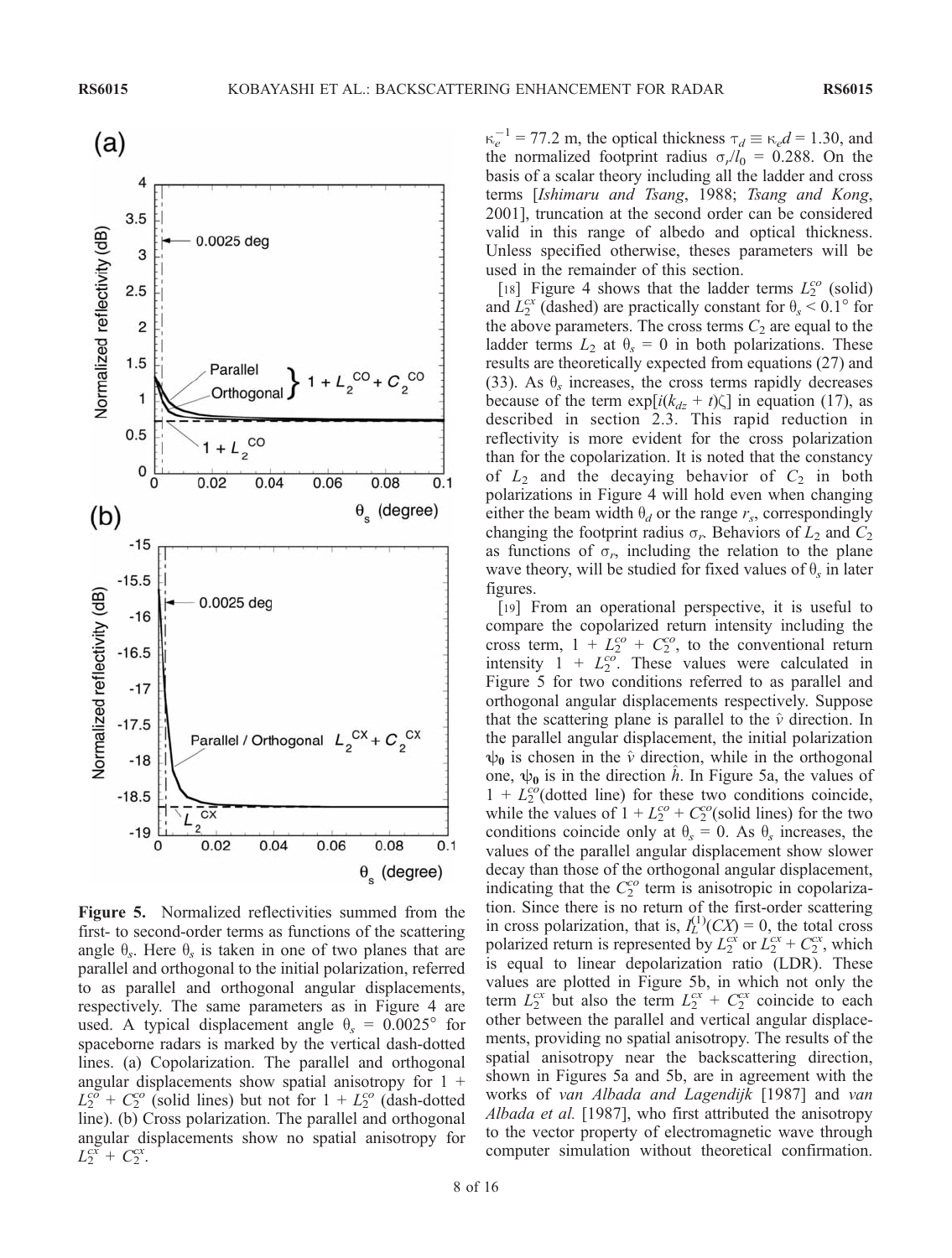

Figure 6. Normalized reflectivities as functions of the normalized footprint radius  $\sigma_r/l_0$ . Solid and dashed lines represent the reflectivities in copolarization and cross polarization, respectively. The same parameters as in Figure 4 are used. Note that  $\sigma_{r}/l_0 \gg 1$  corresponds to the plane wave theory. (a) Backscattering  $\theta_s = 0$ . (b) Biscattering in a spaceborne radar with  $\theta_s = 0.0025^\circ$ .

The features of this spatial anisotropy, including its origin, are derived in Appendix A2. Regardless of the angular displacements, the backscattering enhancements appear with angular widths of the order of  $2\pi\kappa_e/k \approx$ 

0.002°, which is in agreement with the previous plane wave theories [Barbanenkov et al., 1991; de Wolf, 1971; Ishimaru, 1991; Kuzmin et al., 1992; Tsang and Kong, 2001; van Albada and Lagendijk, 1987] and plane wave experiments [Akkermans et al., 1986; Kuga and Ishimaru, 1984; van Albada et al., 1987; Wolf and Maret, 1985]. The spatial anisotropy of reflectivity in remote sensing can thus be summarized as follows. As long as spherical particles are observed with groundbased monostatic radars, the anisotropy of reflectivity in copolarization does not appear because of its scattering angle  $\theta_s = 0$ . For bistatic radars, including spaceborne monostatic radars with  $\theta_s \approx 0.0025^\circ$ , we must consider this effect. For simplicity of discussion in the rest of paper, only the parallel angular displacement will be considered.

[20] The dependence of multiple-scattering reflectivities on footprint radius  $\sigma_r$  is illustrated in Figure 6. The terms  $1 + \dot{L}_2^{co} + C_2^{co}$ ,  $1 + L_2^{co}$  in copolarization (solid lines), and the terms  $L_2^{cx} + C_2^{cx}$  and  $L_2^{cx}$  in cross polarizations (dashed lines) are plotted as a function of  $\sigma_r/l_0$  in Figure 6a for the backscattering angle, that is,  $\theta_s =$ 0, and in Figure 6b for  $\theta_s = 0.0025^\circ$ . The value  $\sigma_r/l_0$  means that the footprint radius  $\sigma_r$  is normalized by the mean free path  $l_0$  = 77.2 m. Note that neither the 3 dB aperture angle  $\theta_d$  nor the range  $r_s$  are defined explicitly, since they are interrelated to  $\sigma_r$  in equation (2). In Figure 6, calculation is terminated at  $\sigma_r/l_0 = 0.064$ , that is,  $\sigma_r = 5$  m, because in such a small footprint radius, the numerical integral in equation (17) does not converge with good accuracy for  $\theta_s = 0.0025^\circ$ . Above  $\sigma_r/l_0 \approx 2.5$ , all the reflectivities in Figures 6a and 6b can be regarded as nearly constant, asymptotically approaching to the values that the plane wave theory [*Mandt et al.*, 1990] predicts. The return intensity with only the ladder terms,  $1 + L_2^{co}$  (bottom solid line) and  $L_2^{ca}$ (bottom dashed line) in Figure 6b, are identical to those in Figure 6a, while the return intensity including the cross terms,  $1 + L_2^{co} + C_2^{co}$  (top solid line) and  $L_2^{cx} + C_2^{cx}$ (top dashed line) in Figure 6b, come to lower values than those of Figure 6a because of reduction of backscattering enhancement. For instance, choosing the same value of  $\sigma_r/l_0 = 0.288$  as taken for Figure 5, the readings of 1 +  $L_2^{co}$  +  $C_2^{co}$  and  $L_2^{cx}$  +  $C_2^{cx}$  in Figure 6a are 1.34 and -15.6 dB, corresponding to the values at  $\theta_s = 0^\circ$  in Figures 5a and 5b, respectively. Those readings at  $\sigma_r/l_0 = 0.288$  in Figure 6b reduce to 1.16 and  $-17.1$  dB, corresponding the values at  $\theta_s = 0.0025^\circ$  in Figures 5a and 5b, respectively.

[21] Since the normalized reflectivity of the first-order term is ever defined as unity for any  $\sigma_r/l_0$ , working as a constant bias, it is reasonable to study the effect of only the second-order terms. Figure 7 show the calculated values of  $L_2^{co}$  +  $C_2^{co}$  and  $L_2^{ex}$  +  $C_2^{ex}$  with a solid and a dashed line respectively. The monostatic radar is our main concern so that only the backscattering  $\theta_s = 0$  will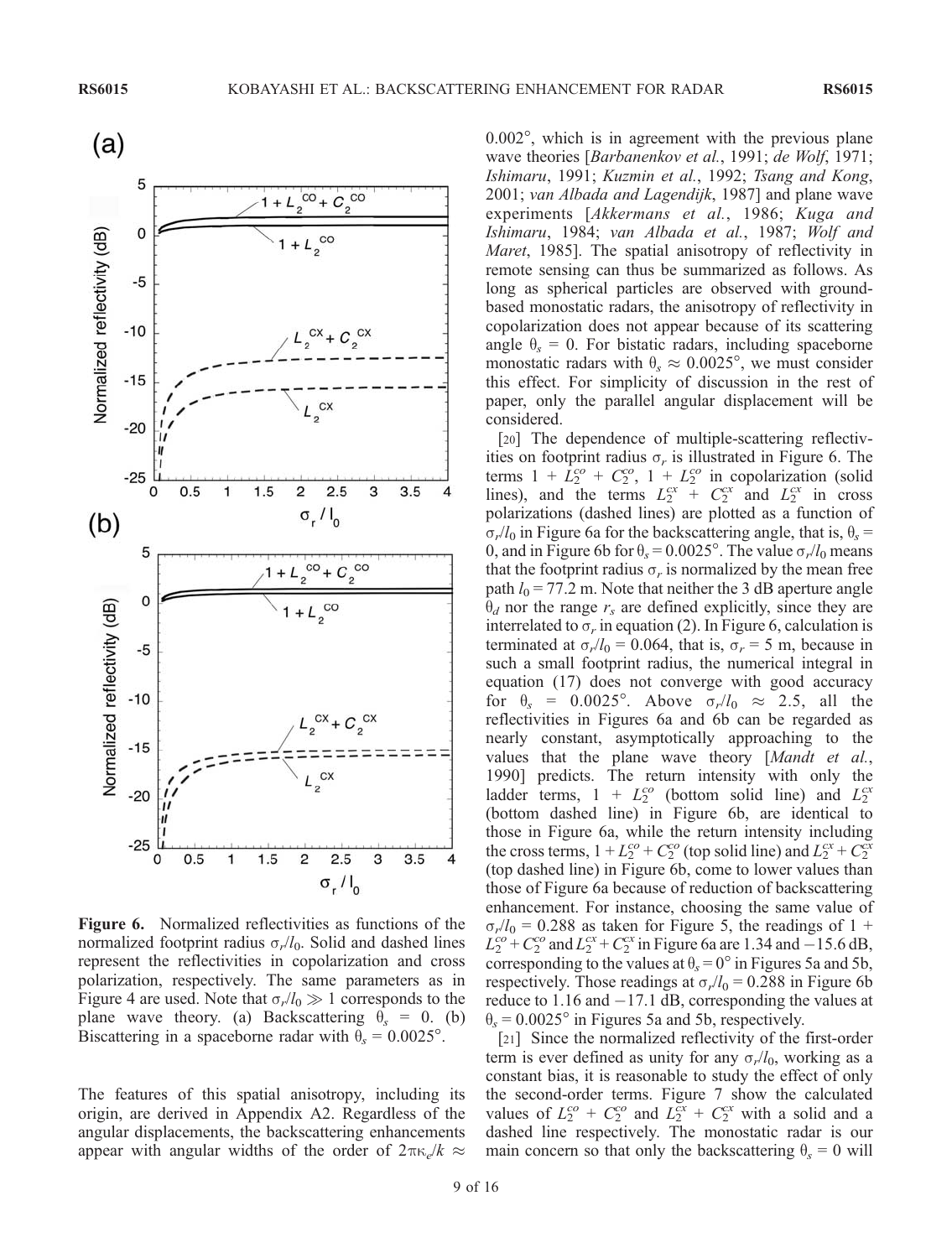

Figure 7. Reflectivity  $L_2^{co} + C_2^{co}$  in copolarization (solid line) and the reflectivity  $\overline{L_2^{cx}} + \overline{C_2^{cx}}$  in cross polarization (dashed line) as functions of the normalized footprint radius  $\sigma_r/l_0$  for the backscattering  $\theta_s = 0$ . The same parameters as in Figure 4 are used. Note that only for  $\theta_s$  = 0, we can alternatively interpret the hydrometeor parameters as the two parameters defined by particle diameter  $D = 1$  mm and the optical thickness  $\tau_d = 1.30$ regardless of particle number density  $N_0$  and layer thickness d. In  $\sigma_r/l_0$  < 1, the reflectivities reduce to be far from the values predicted by the plane wave theory represented by  $\sigma_r/l_0 \gg 1$ .

be considered hereinafter. In Figure 7, both polarizations show rapid reductions in the region  $\sigma_r/l_0$  < 1, while they asymptotically approach to the values of the plane wave theory as  $\sigma_r/l_0$  increases, as already seen in Figure 6. It is noted that for  $\theta_s = 0$ , the values of equations (13), (16), and (17) can be shown to be independent of the particle number density  $N_0$ , when the layer thickness  $d$  and the footprint radius  $\sigma_r$  are normalized to the mean free path  $l_0$ . In this sense, we can alternatively interpret the hydrometeor parameters in Figure 7 as the two parameters defined by the particle diameter  $D = 1$  mm and the optical thickness of layer  $\tau_d = d/l_0 = 1.30$ regardless of the values of  $N_0$  and d. For ease of readers' reference, the mean free path  $l_0$  is plotted for  $D = 1$  mm as a function of  $N_0$  in Figure 8.

[22] In Figure 9, the terms  $L_2^{co} + C_2^{co}$  (solid lines) and  $L_2^{cx}$  +  $C_2^{cx}$  (dashed lines) are plotted as a function of optical thickness  $\tau_d = d/l_0$  for several values of normalized footprint radius  $\sigma_r/l_0$ . Here only the frequency of 95 GHz and the particle diameter  $D =$ 1 mm are fixed. Since the mean free path  $l_0$  is uniquely defined for a given particle density  $N_0$ , the value of  $\tau_d$  should be considered to change by varying the physical layer thickness  $d$ . In both polarizations, the reflectivities become less sensitive to increments in  $\tau_d$ , as the parameter  $\sigma_r/l_0$  decreases. This is conspicuous for the cross polarization, in which the multiplescattering amplitude factors such as  $F(k<sub>s</sub>, \hat{r})$   $F(\hat{r}, k<sub>i</sub>)$ with  $\hat{r} = (\theta, \varphi)$  have high values around  $\theta = 90^{\circ}$  for nearly Rayleigh scattering regime. Hence the secondorder scattering in the cross polarization is not so sensitive to increment in  $\tau_d$  that is along the direction of  $\theta = 0$  and 180°, but sensitive to increment in  $\sigma_r/l_0$ that is along the direction of  $\theta = 90^\circ$ . In fact, Figures 7 and 9 show that for a fixed  $\tau_d$ , as  $\sigma_r/l_0$  increases, the corresponding increment in the reflectivities of the cross polarization is larger than that of the copolarization.

[23] Using Figure 9, we can determine the reduction factor from the plane wave theory (i.e.,  $\sigma_r/l_0 = \infty$ ) for the particle diameter  $D = 1$  mm, and given a footprint radius  $\sigma_r$ , a layer thickness d, and a particle number density  $N_o$ . Figure 9 also indicates that the plane wave theory can be applied to a smaller value of  $\sigma_r/l_0$ , as the optical thickness  $\tau_d$  decreases. For example, at a large optical thickness  $\tau_d = 4.0$ , the values of  $\dot{L}_2^{co} + C_2^{co}$  (Solid lines) are  $-1.89$  dB and  $-2.39$  dB for  $\sigma_r/l_0 = \infty$  and  $\sigma_r/l_0 = 1$ respectively. These values reduce to  $-11.49$  dB and  $-11.58$  dB respectively at a small optical thickness  $\tau_d$  = 0.05. Hence the difference in  $L_2^{co} + C_2^{co}$  between  $\sigma_r / l_0 =$  $\infty$  and  $\sigma_r/l_0 = 1$  is 0.50 dB at  $\tau_d = 4$ , while it becomes only 0.09 dB at  $\tau_d = 0.05$ . It means that the plane wave theory can be approximately applied for the footprint radius  $\sigma_r/l_0 = 1$  at the small optical thickness  $\tau_d = 0.05$ .



**Figure 8.** Mean free path  $l_0$  versus particle number density  $N_0$  for spherical water of diameter  $D = 1$  mm.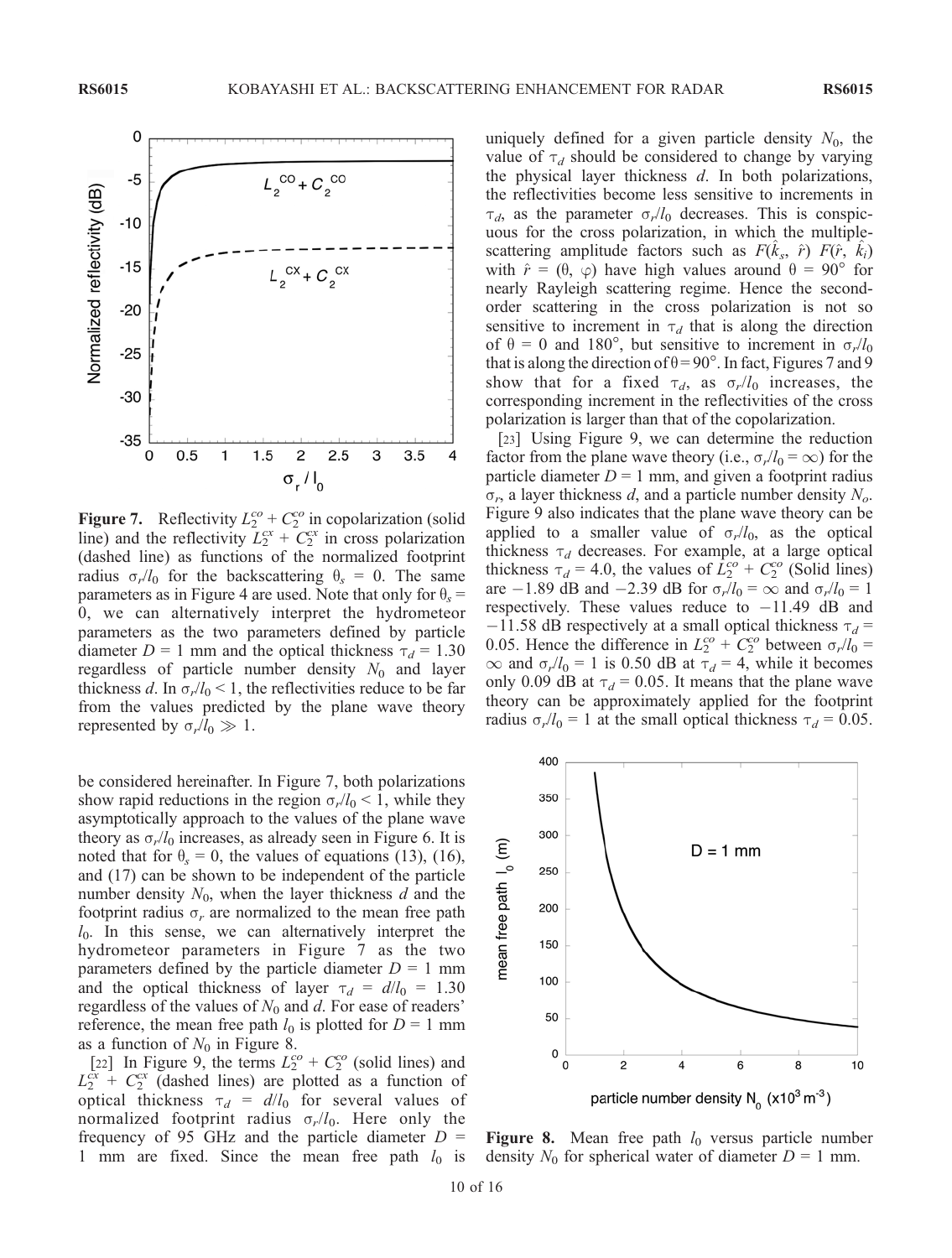

Figure 9. Reflectivity  $L_2^{co} + C_2^{co}$  in copolarization (solid lines) and the reflectivity  $L_2^{cx} + C_2^{cx}$  in cross polarization (dashed lines) as functions of the optical thickness  $\tau_d$  for the backscattering  $\theta_s = 0$ . Hydrometeor diameter is set at  $D = 1$  mm. Particle number density  $N_0$  is set at an arbitrary value. The parameters of footprint radius  $\sigma_r/l_0$ are set at (top to bottom)  $\infty$ , 1, 0.5, 0.2, and 0.1. The differences of finite footprint radius ( $\sigma_r/l_0 = 1 - 0.1$ ) from the plane wave theory ( $\sigma_r/l_0 = \infty$ ) reduce as  $\tau_d$ decreases. See color version of this figure in the HTML.

[24] Throughout the paper, hydrometeor particles have been assumed to be stationary in air. If the particles move around, the phase coherence between the two time reversal paths in the cross term of Figure 3 will break down, resulting in decorrelation. This problem was studied by Akkermans et al. [1988] and Golubentsev [1984] using time-dependent diffusion approximations in scalar. Although consistent derivation requires a timedependent Green function, we can roughly estimate the limit of the results in the present paper. Suppose that  $\nu$  is a dominant particle velocity on average. The travel time of the radar wave in the process of the second-order scattering (Figure 3c) can be written  $T \approx l_0/c$  with the velocity of light  $c$  and the mean free path  $l_0$ . During time T, two scatterers move over a total distance  $L \approx 2 v l_0/c$ . Akkermans et al. [1988] proved that the backscattering enhancement is observable, as long as the condition  $L \ll$  $\lambda$  is satisfied, which can be rewritten in the form of

$$
l_0[m] \ll 4.5 \times 10^7 \left( v \left[ m/sec \right] f \left[ \text{GHz} \right] \right)^{-1} \tag{34}
$$

For an extremely fast wind  $v \approx 100$  m/sec with  $f =$ 95 GHz, equation (34) gives  $l_o \ll 4800$  m. This

condition is generally satisfied when the multiple scattering is significant in hydrometeors.

#### 4. Conclusions

[25] In this paper, a vector theory, including up to the second-order scattering, has been studied for continuous wave incidence as a time-independent theory. A single layer of hydrometeors has been assumed to be composed of spherical water drops of diameter D with a uniform density  $N_0$ . A Gaussian antenna pattern along with spherical wave has been introduced to take a finite footprint radius into account. For a given footprint radius and the mean free path in a random medium, the multiple-scattering reflectivity becomes smaller than the value predicted by the plane wave theory. This reduction becomes more significant as the optical thickness of hydrometeors increases, its exact value depending on the ratio of mean free path to radar footprint radius as shown in Figure 9 for the case of  $D = 1$  mm. Although the dependence on the particle density  $N_0$  does not appear explicitly in Figure 9, it is implicitly included in the mean free path  $l_0$  as shown in Figure 8.

[26] Since the theory in this paper is derived as a timeindependent theory, it can be applied only to the stationary process such as CW radars (not FM-CW radars). To apply for pulsed radars, the theory must be extended to a time-dependent theory. For a single layer of hydrometeors, an analytical solution of the time-dependent radiative transfer theory was derived for the plane wave incidence by Ito et al. [1995], based on generalized spherical harmonics expansions [Oguchi, 1980; Ito and Oguchi, 1987, 1989]. However their approach does not include the effects of the second-order cross term (backscattering enhancement) nor the finite beam width. A promising approach is therefore to combine the formalism of Ito et al. [1995] with that of the present paper. To develop this algorithm, raindrops are more tractable than ice particles. Since the shape of raindrops is close to sphere, large LDR values, such as measured in the Ka band range by Ito et al. [1995] and Iguchi et al. [1992], can be attributed to multiple-scattering effect rather than to nonspherical particle effect. This issue will be studied in the future. On the other hand, when the vertical range resolution  $l_{res} (= cT/2)$  is larger than the mean free path  $l_{free}$ , that is,  $l_{res} > l_{free}$ , the theory of this paper can be used to estimate the amount of second-order scattering near the top surface of hydrometeors as discussed in section A3.

[27] In addition to developing a time-dependent algorithm, it is also necessary to include effects of a generic drop size distribution (DSD), and nonspherical particles. Since the former effect breaks the high symmetrical forms of the scattering amplitude matrices in equations (16) and (17) because of the lack of symmetry for particle exchange,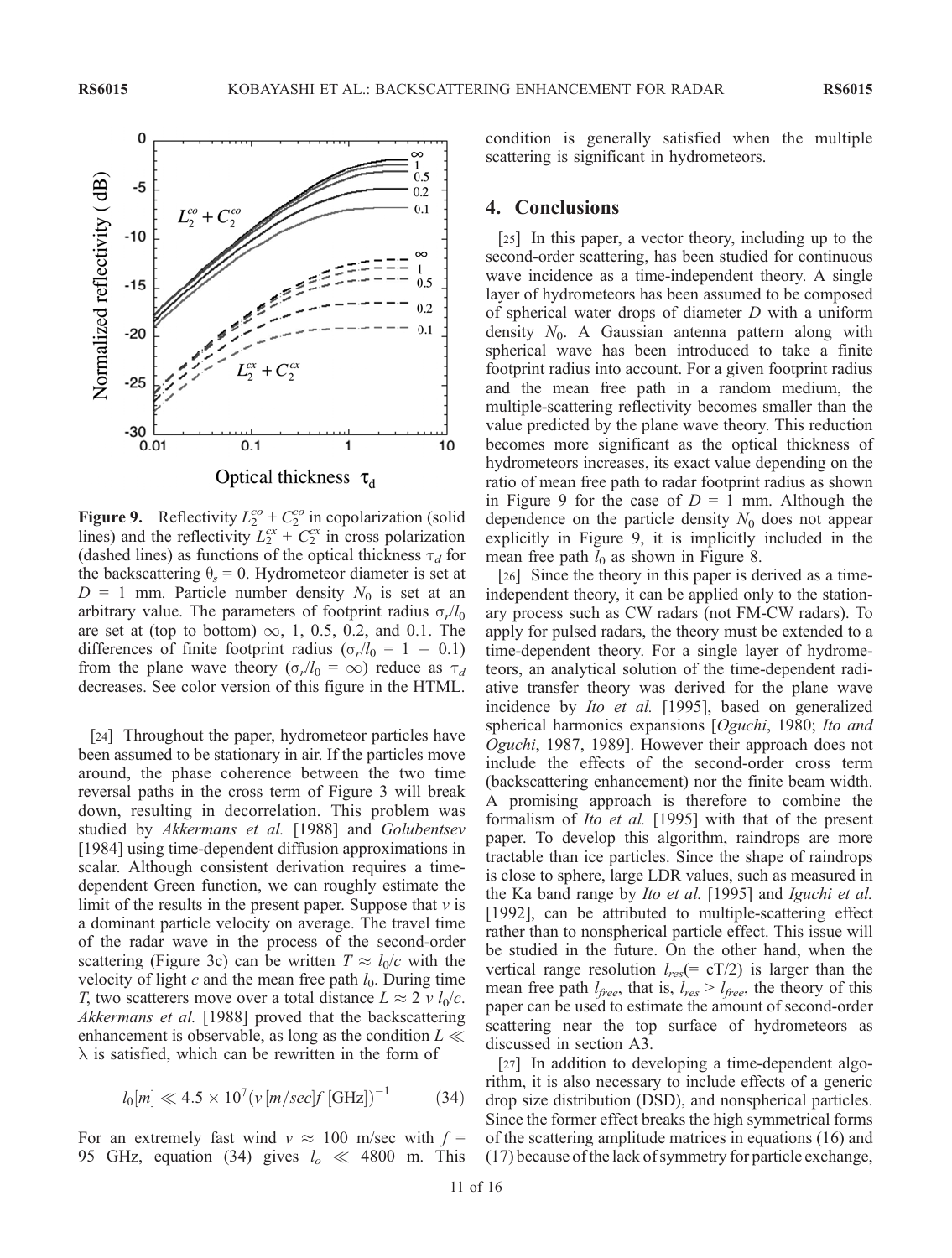a new formalism must be developed. The latter effect is also important especially for ice particles in clouds, which often are represented as needles (columns) and plates. The nonsphericity of these particles will introduce spatial anisotropy both in the scattering amplitude matrix and in the propagation Green function. Once these two effects are introduced into the formalism, the second-order scatterings for ice particles can be easily calculated, which is of main interest for W band weather radars.

#### Appendix A: Details of Derivation

#### A1. Derivation of the Second-Order Ladder Term

[28] The second-order ladder term can be derived by substituting equations  $(1)$ ,  $(7)$ , and  $(15)$  into the diagram of Figure 2a. In the course of calculation, the center mass and relative coordinates are introduced in the same manner as the previous works [*Mandt et al.*, 1990; Ishimaru and Tsang, 1988; Tsang and Kong, 2001]:

$$
\mathbf{r}_{\perp} = \mathbf{r}_{\mathbf{a}\perp} - \mathbf{r}_{\mathbf{b}\perp} \tag{A1}
$$

$$
r_{ce\perp} = (r_{a\perp} + r_{b\perp})/2 \qquad \qquad (A2)
$$

in which  $r_{a\perp}$  and  $r_{b\perp}$  denote the transverse components of position vectors  $r_a$  and  $r_b$ . Theses transformations lead the second-order ladder term to the form of

$$
I_L^{(2)} = \pi P_t G_0^2 N_0^2 \sigma_r^2 / (4 k^2 r_s) \int_{-d}^0 dz_a \int_{-d}^0 dz_b
$$
  
 
$$
\cdot \exp \left[ 2 \kappa_{iz}^{"} z_b + 2 \kappa_{sz}^{"} z_a \right] J(z_a, z_b)
$$
 (A3)

In equation (A3), the function  $J(z_a, z_b)$  can be represented in the following form along with the transformations of

$$
x_{\perp} = (z_a - z_b) \tan \theta \cos \varphi \tag{A4}
$$

$$
y_{\perp} = (z_a - z_b) \tan \theta \sin \varphi \tag{A5}
$$

For  $z_a > z_b$ 

$$
J(z_a, z_b) = \int_0^{\pi/2} d\theta \tan \theta \int_0^{2\pi} d\phi
$$

$$
\cdot \exp\left[ -(z_a - z_b)^2 \tan^2 \theta / 4\sigma_r^2 \right]
$$

$$
\cdot \exp[-\kappa_e(z_a - z_b) \sec \theta]
$$

$$
\cdot \sum_{\hat{\alpha}} \left| \left\langle \hat{\alpha} \middle| F(\hat{k}_s, \hat{r}) F(\hat{r}, \hat{k}_i) \middle| \psi_0 \right\rangle \right|^2 \qquad (A6)
$$

while for  $z_a < z_b$ 

$$
J(z_a, z_b) = \int_0^{\pi/2} d\theta \tan \theta \int_0^{2\pi} d\phi
$$

$$
\cdot \exp\left[ -(z_a - z_b)^2 \tan^2 \theta / 4\sigma_r^2 \right]
$$

$$
\cdot \exp[\kappa_e(z_a - z_b) \sec \theta]
$$

$$
\cdot \sum_{\hat{\alpha}} \left| \left\langle \hat{\alpha} \middle| F(\hat{k}_s, -\hat{r}) F(-\hat{r}, \hat{k}_i) \middle| \psi_0 \right\rangle \right|^2 (A7)
$$

Up to this point, there is no substantial difference from Mandt et al. [1990]. Since we cannot calculate analytically the integrals over  $z_a$  and  $z_b$  for the case of finite beam width as was done for the plane wave case, further simplification is to be introduced through the following transformations:

$$
\zeta = z_a - z_b \tag{A8}
$$

$$
\zeta' = (z_a + z_b)/2 \tag{A9}
$$

Noting the relations satisfied for a general function  $g(z_a, z_b)$ :

$$
\begin{cases}\n\int_{-d}^{0} dz_a \int_{-d}^{0} dz_b g(z_a, z_b) = \int_{0}^{d} d\zeta \int_{-d+\zeta/2}^{-\zeta/2} d\zeta' g(\zeta, \zeta') \quad \text{for } z_a > z_b \\
\int_{-d}^{0} dz_a \int_{-d}^{0} dz_b g(z_a, z_b) = \int_{0}^{d} d\zeta \int_{-d+\zeta/2}^{-\zeta/2} d\zeta' g(-\zeta, \zeta') \quad \text{for } z_a < z_b\n\end{cases}
$$
\n(A10)

we obtain the form of

$$
I_L^{(2)} = P_t G_0^2 \lambda^2 \theta_d^2 (2^7 \pi \ln 2 r_s^2)^{-1} N_0^2 \left\{ 2 \left( \kappa_{iz}'' + \kappa_{sz}'' \right) \right\}^{-1}
$$
  
\n
$$
\cdot \int_0^{\pi/2} d\theta \tan \theta \int_0^{2\pi} d\phi \int_0^d d\zeta
$$
  
\n
$$
\cdot \exp[-\kappa_e \zeta \sec \theta] \exp[-\zeta^2 \tan \theta / 4\sigma_r^2]
$$
  
\n
$$
\cdot \sum_{\hat{\alpha}} \left\{ \left| \left\langle \hat{\alpha} \middle| F(\hat{k}_s, \hat{r}) F(\hat{r}, \hat{k}_i) \middle| \psi_0 \right\rangle \right|^2
$$
  
\n
$$
\cdot \left[ \exp\left\{ -2\kappa_{iz}'' \zeta \right\} - \exp\left\{ 2\kappa_{sz}'' \zeta - 2 \left( \kappa_{iz}'' + \kappa_{sz}'' \right) d \right\} \right.
$$
  
\n
$$
+ \left| \left\langle \hat{\alpha} \middle| F(\hat{k}_s, -\hat{r}) F(-\hat{r}, \hat{k}_i) \middle| \psi_0 \right\rangle \right|^2
$$
  
\n
$$
\cdot \left[ \exp\left\{ -2\kappa_{sz}'' \zeta \right\} - \exp\left\{ 2\kappa_{iz}'' \zeta - 2 \left( \kappa_{iz}'' + \kappa_{sz}'' \right) d \right\} \right\}
$$
  
\n
$$
\cdot \left[ (A11) \right]
$$

Finally conversion of the integral variable  $\theta$  to  $\eta = \tan \theta$ leads to equation (16).

#### A2. Spatial Anisotropy of Ladder and Cross Terms

[29] Suppose that a scattering plane is parallel to the polarization  $\hat{v}$ . When the initial polarization  $\psi_0$  is parallel(orthogonal) to  $\hat{v}$ , this condition is referred to as parallel(orthogonal) angular displacement. Difference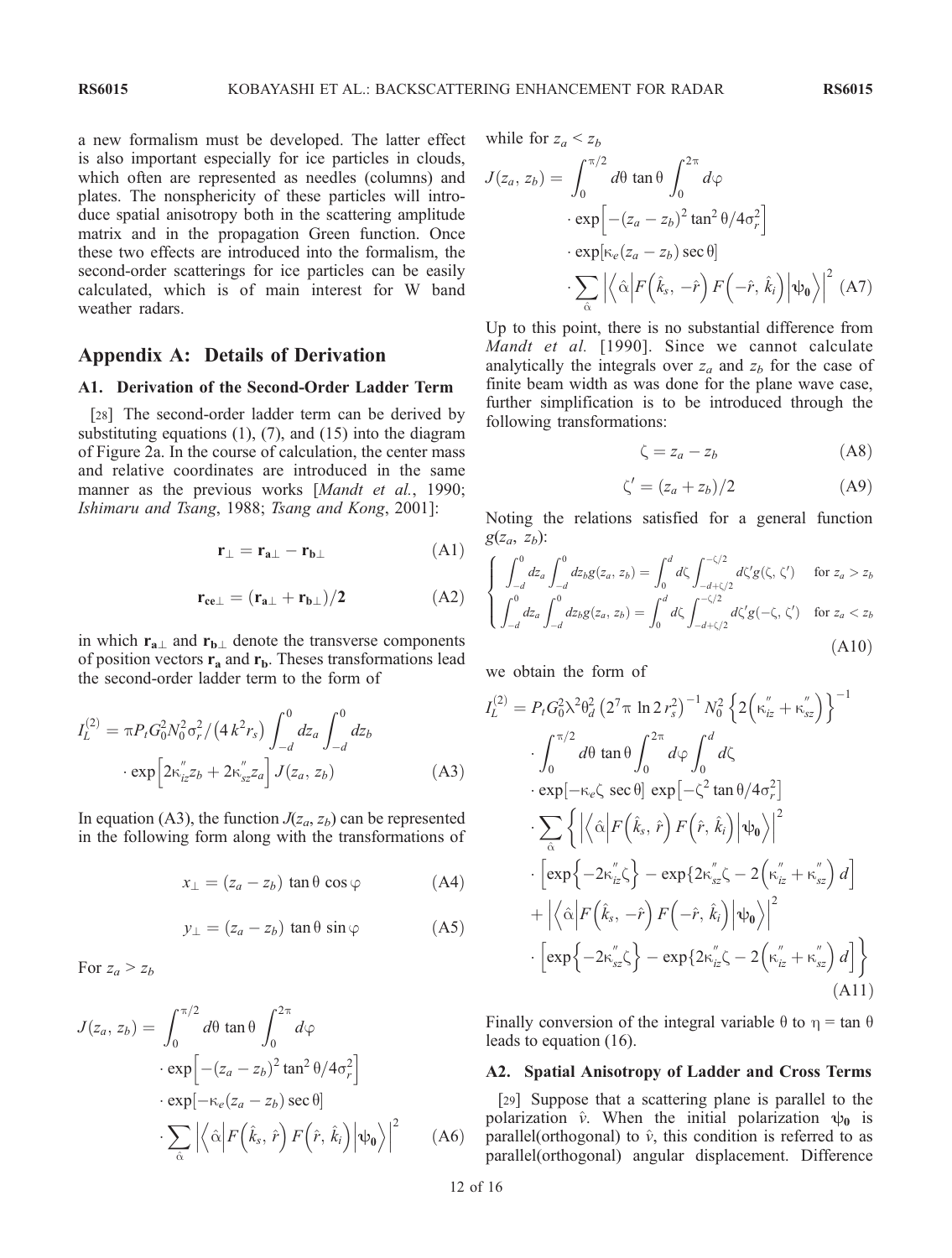between the parallel and orthogonal angular displacements appear only through the terms  $\langle \hat{\alpha} | F(k_s, \pm \hat{r}) F(\pm \hat{r}, \hat{k}_i)|\psi_0 \rangle$  in equations (16) and (17). Throughout this section, it is noted that equation (28) is approximately satisfied with high accuracy for  $|\theta_s| \leq 0.1^{\circ}$ .

A2.1. Proof of  $L_2^{co}(\hat{v}\hat{v}) = L_2^{co}(\hat{h}\hat{h})$ 

[30] Since equation (28) is well satisfied for  $|\theta_s| \leq 0.1^\circ$ ,

$$
\left| \left\langle \hat{v} \middle| F\left(\hat{k}_s, \hat{r}\right) F\left(\hat{r}, \hat{k}_i\right) \middle| \hat{v} \right\rangle \right|^2 = 2^{-1} |a|^2 + |b|^2
$$
  
+ 2<sup>-1</sup> |a|^2 \cos 4\varphi + (ab^\* + ba^\*) \cos 2\varphi \t(A12)

$$
\left| \left\langle \hat{h} \middle| F(\hat{k}_s, \hat{r}) F(\hat{r}, \hat{k}_i) \middle| \hat{h} \right\rangle \right|^2 = 2^{-1} |a|^2 + |b|^2 + 2^{-1} |a|^2 \cos 4\varphi - (ab^* + ba^*) \cos 2\varphi
$$
 (A13)

Using equations (A12) and (A13), we can show

$$
\int d\varphi \left| \left\langle \hat{v} \right| F(\hat{k}_s, \hat{r}) F(\hat{r}, \hat{k}_i) \left| \hat{v} \right\rangle \right|^2
$$
  
= 
$$
\int d\varphi \left| \left\langle \hat{h} \right| F(\hat{k}_s, \hat{r}) F(\hat{r}, \hat{k}_i) \left| \hat{h} \right\rangle \right|^2
$$
(A14)

which is also satisfied for  $-\hat{r}$ . Noting that the integral over  $\varphi$  in equation (16) concerns only to the terms  $\langle \hat{\alpha}|F(k_s, \pm \hat{r})$   $F(\pm \hat{r}, k_i)|\psi_0\rangle$ , the substitution of equation (A14) and its counterpart for  $-\hat{r}$  into equation (16) yields

$$
I_L^{(2)}(\hat{\nu}\hat{\nu}) = I_L^{(2)}(\hat{h}\hat{h})\tag{A15}
$$

For the nearly backscattering  $|\theta_s| \leq 0.1^\circ$ , the following relation is approximately satisfied for the spherical particle with high accuracy:

$$
I_L^{(1)} \equiv I_L^{(1)}(\hat{\nu}\hat{\nu}) \approx I_L^{(1)}(\hat{h}\hat{h})
$$
 (A16)

We divide equation (A15) by equation (A16) to obtain

$$
L_2^{co}(\hat{v}\hat{v}) = L_2^{co}(\hat{h}\hat{h})
$$
 (A17)

Equation (A17) means that the reflectivity of the secondorder ladder term in copolarization from  $\hat{v}$  to  $\hat{v}$  is equal to that from  $h$  to  $h$  as shown by the dash-dotted line in Figure 5a.

#### A2.2. Spatial Anisotropy of the Cross Term in Copolarized Return

[31] Since equation (28) is well satisfied for  $|\theta_s| \leq$  $0.1^{\circ}$ , we derive

$$
\langle \hat{v} | F(\hat{k}_s, \hat{r}) F(\hat{r}, \hat{k}_i) | \hat{v} \rangle^* \langle \hat{v} | F(\hat{k}_s, -\hat{r}) F(-\hat{r}, \hat{k}_i) | \hat{v} \rangle
$$
  
= 2<sup>-1</sup>*a*<sup>\*</sup>*a*' + *b*<sup>\*</sup>*b*' + 2<sup>-1</sup>*a*<sup>\*</sup>*a*' cos 4 $\varphi$   
+ (*a*<sup>\*</sup>*b*' + *b*<sup>\*</sup>*a*) cos 2 $\varphi$  (A18)

in which  $a'$  and  $b'$  correspond to the values a and b in equations (29) and (30) by replacing  $\theta$  with  $\pi - \theta$ . In the same manner,

$$
\langle \hat{h} \Big| F(\hat{k}_s, \hat{r}) F(\hat{r}, \hat{k}_i) \Big| \hat{h} \rangle^* \langle \hat{h} \Big| F(\hat{k}_s, -\hat{r}) F(-\hat{r}, \hat{k}_i) \Big| \hat{h} \rangle
$$
  
= 2<sup>-1</sup>*a*<sup>\*</sup>*a*' + *b*<sup>\*</sup>*b*' + 2<sup>-1</sup>*a*<sup>\*</sup>*a*' cos 4 $\varphi$   
– (*a*<sup>\*</sup>*b*' + *b*<sup>\*</sup>*a*) cos 2 $\varphi$  (A19)

Substituting equation (A18) and (A19) along with equation (22) into the integral over  $\varphi$  in equation (17), we obtain for the  $\theta_s = 0$ :

$$
\int d\varphi Re\left\{ \left\langle \hat{v} \middle| F\left(\hat{k}_s, \hat{r}\right) F\left(\hat{r}, \hat{k}_i\right) \middle| \hat{v} \right\rangle^* \right. \left. \left. \left\langle \hat{v} \middle| F\left(\hat{k}_s, -\hat{r}\right) F\left(-\hat{r}, \hat{k}_i\right) \middle| \hat{v} \right\rangle \exp[i(k_{dz} + t)\zeta] \right\} \right. \\
= \int d\varphi Re\left\{ \left\langle \hat{h} \middle| F\left(\hat{k}_s, \hat{r}\right) F\left(\hat{r}, \hat{k}_i\right) \middle| \hat{h} \right\rangle^* \right. \\
\left. \left. \left\langle \hat{h} \middle| F\left(\hat{k}_s, -\hat{r}\right) F\left(-\hat{r}, \hat{k}_i\right) \middle| \hat{h} \right\rangle \exp[i(k_{dz} + t)\zeta] \right\} \right\} \tag{A20}
$$

which leads to

$$
I_C^{(2)}(\hat{\nu}\hat{\nu}) = I_C^{(2)}(\hat{h}\hat{h})\tag{A21}
$$

Dividing both sides by equation (A16), we obtain

$$
C_2^{co}(\hat{\nu}\hat{\nu}) = C_2^{co}(\hat{h}\hat{h})
$$
 (A22)

Equation (A22) is satisfied only for the backscattering direction  $\theta_s = 0$  because of the lack of the oscillation term  $\exp[i(k_{dz} + t)\zeta]$ . For  $\theta_s \neq 0$ , the term  $\exp[i(k_{dz} + t)\zeta]$  gives another dependence on the integral variable  $\varphi$ , and equation (A22) is no longer satisfied. This is the origin of the spatial anisotropy of the backscattering enhancement in copolarization as shown by the two solid lines in Figure 5a.

# A2.3. Proof of  $L_2^{cx}(\hat{v}\hat{h}) = L_2^{cx}(\hat{h}\hat{v})$  and  $C_2^{cx}(\hat{v}\hat{h}) = C_2^{cx}(\hat{h}\hat{v})$

[32] These properties can be easily derived for the nearly backscattering  $|\hat{\theta}_{s}| \leq 0.1^{\circ}$  by substituting equation (31) and its counterpart for  $-\hat{r}$  into equation (17), followed by dividing by equation (A16). The equalities/isotropies  $L_2^{cx}(\hat{v}\hat{h}) = L_2^{cx}(\hat{h}\hat{v})$ , and  $\hat{C}_2^{cx}(\hat{v}\hat{h}) = C_2^{cx}(\hat{h}\hat{v})$  are represented in Figure 5b.

## A3. Special Condition to Apply the Time-Independent Theory to Pulsed Radars

[33] Although the returned signals due to the secondorder scattering represented by equations (16) and (17) have been derived as time independent process such as CW radars (not FM-CW radars), it is worth comparing the scheme represented by these equations with that of pulsed radars. Figure A1 is a bounce diagram [Bringi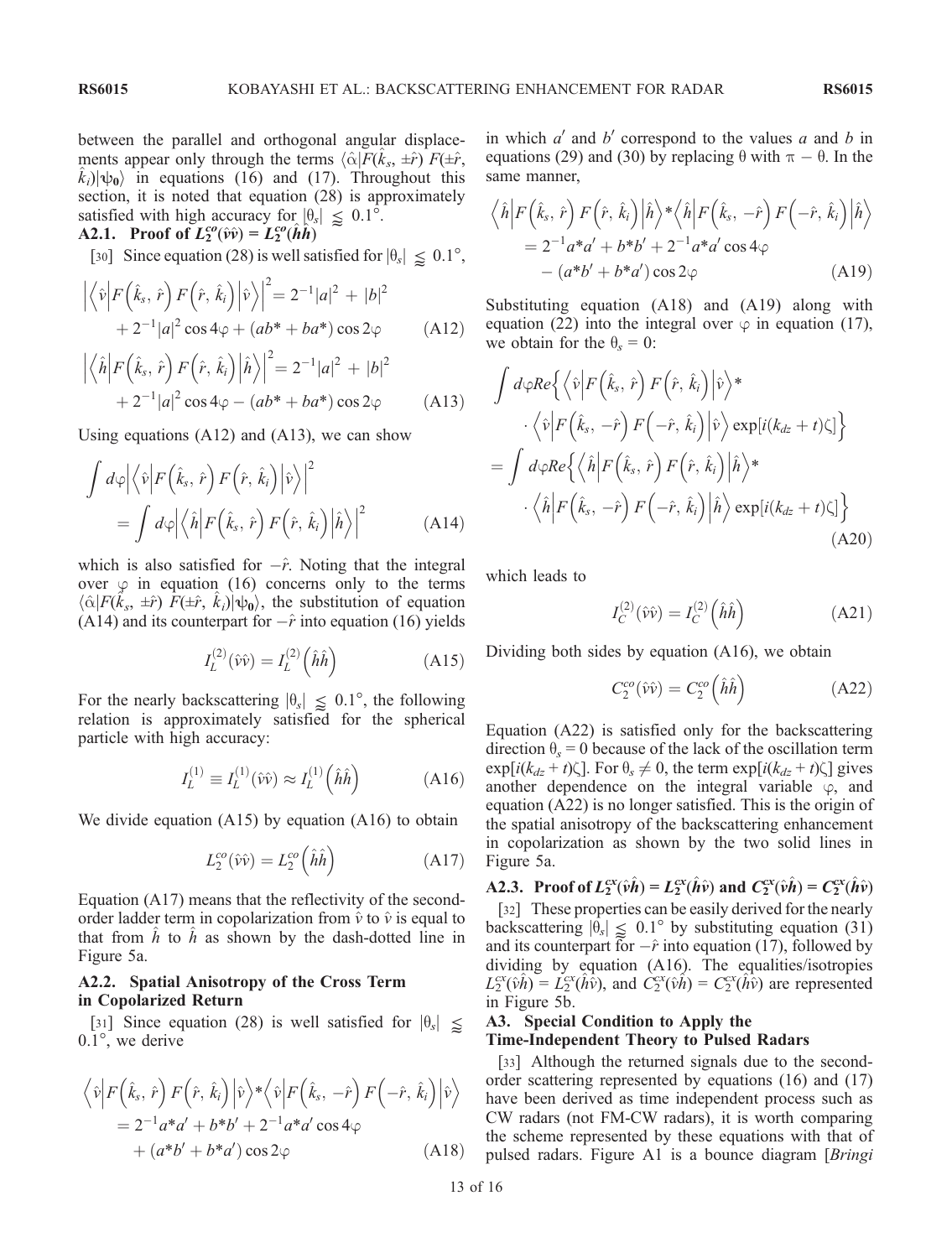

z-coordinate

**Figure A1.** Bounce diagram. The speed of light c is set at unity. A uniform random medium exists from the range  $d_u$  to  $d_b$ . The leading and trailing edges of pulses are transmitted at times 0 and T, respectively.

and Chandrasekar, 2001; Freeman, 1996]. Since this diagram is a projection of four dimensional spaces into two dimensional spaces of z coordinate (range) and time, we cannot fully represent information on multiple scattering, but it is still useful. In the diagram, the speed of light is set at unity, so that the time and z coordinate are plotted in the same scale. Suppose that a uniform random medium exists between the ranges  $d_u$  and  $d_b$ , and that the leading and trailing edges of a pulse are transmitted at time 0 and T respectively. Then the signal representing the range  $d_3$  is received at time  $R_3$ , including the first-order scattering contribution from the line  $Q_3U_3$ . When considering the second-order scattering process, a ray scattered first at any point in the dotted region has possibility to be secondly scattered at a certain point on the line  $Q_3S_3$ , eventually being received at time  $R_3$ . For instance, if an incident ray transmitted at time  $t_a$  is scattered at point "a," a secondtime scattering can occur at a certain point ''A'' on the line  $a_3S_3$ , as long as the three dimensional distance between points "a" and "A" is properly chosen. It is therefore seen that even for pulsed radars, multiplescattering effect contaminates into the signal of a given range. However, the contribution of second-order scattering comes only from the dotted region. On the other hand, the time-independent theory, referred to as CW radars, includes the contribution of the second-order scattering from both the solid gray and dotted regions, and at the same time, the first-order scattering comes

from all the points on the line  $B_3S_3$ . Hence it is challenging to generalize the comparison of the effects of second order scattering between these two schemes. However in the case of  $l_{res} > l_{free}$ , where  $l_{res}$  and  $l_{free}$  are the range resolution  $(cT/2)$  and the mean free path of medium respectively, the amounts of second order scattering in both the pulsed and CW radars can be considered roughly equal near the top surface of hydrometeors. This will be explained by using the bounce diagram, in which the dash-dotted line ''eh'' is drawn with  $U_3f = Q_3h = l_{free}$ . Then the contribution of the second-order scattering for pulsed radars can be considered to come roughly from the region " $U_3egQ_3$ ," while for CW radars applied only between  $d_2$  and  $d_3$  (i.e., the integral limit "d" in equations (16) and (17) is replaced with  $l_{res} = d_3 - d_2$ ), the contribution comes from the region " $U_3$ fhQ<sub>3</sub>." Among these regions, the triangle " $efU_3$ " for pulsed radars contributes to more amount of second-order scattering onto the line " $Q_3V_3$ " than the triangle " $ghQ_3$ " for CW radars does, because the larger range suffers more absorption. A small portion of the shared region " $U_3fgQ_3$ " may also give slight contribution of second-order scattering to the line " $U_3V_3$ " for pulsed radars. Furthermore as the range increases, the second-order contributions from regions other than " $U_3egQ_3$ " for pulsed radars will be no longer negligible. As seen from the bounce diagram, these difference-causing effects will be reduced near the top surface. It is thus seen that the second-order scattering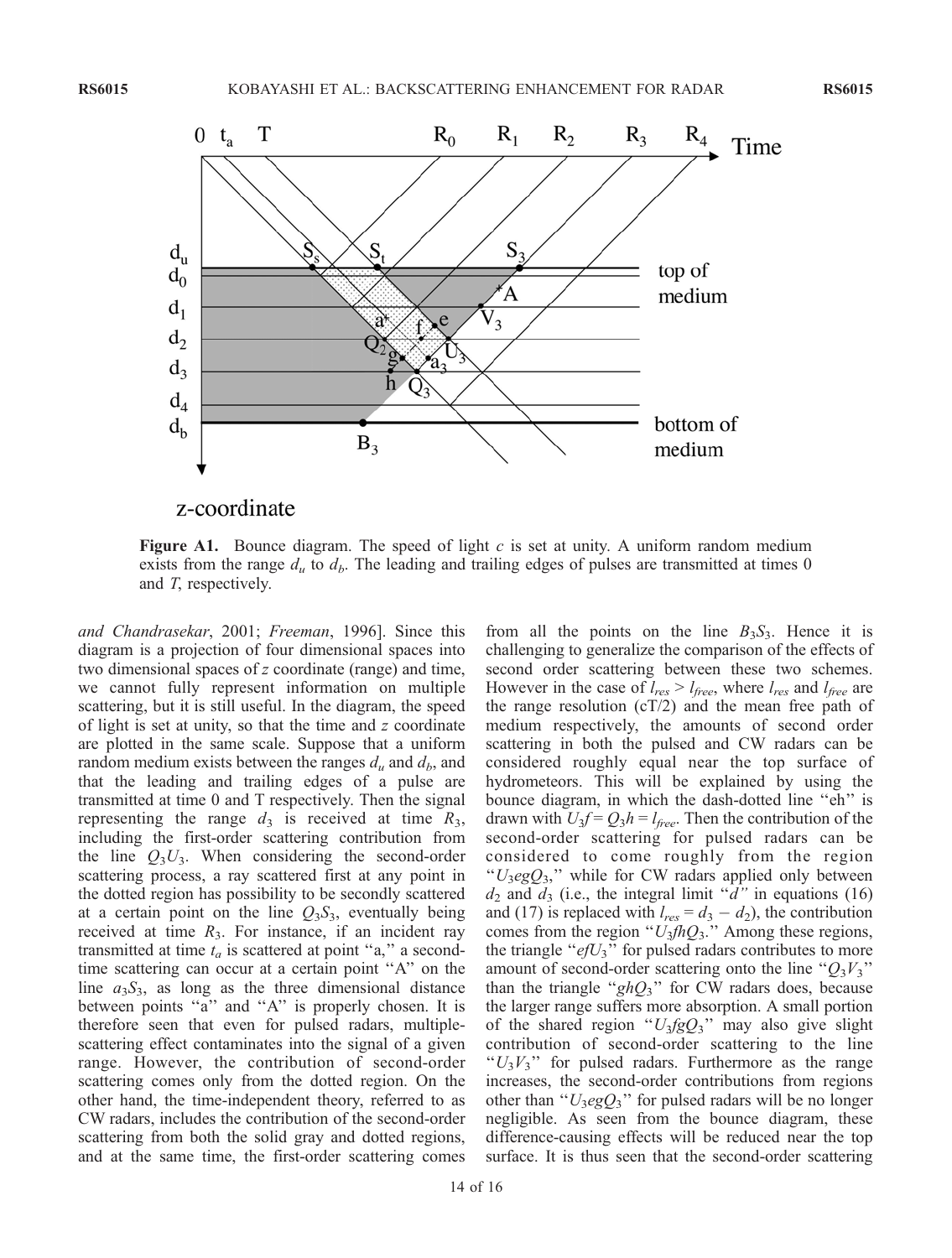calculated from the time-independent theory, applied to the ranges  $d_2$  and  $d_3$ , is a good estimation for pulsed radars under the condition of  $l_{res} > l_{free}$ , only if the range  $d_2 - d_3$  is located near the top surface, that is, for the range  $d_0 - d_1$ .

[34] On the contrary, for  $l_{res} < l_{free}$ , especially for  $2l_{res}$  $l_{\text{free}}$ , more contribution of the second-order scattering comes from the dotted region " $U_3Q_2S_8S_t$ " for pulsed radars, while for CW radars, from the solid gray region " $Q_2d_2d_3Q_3$ ." In addition, for pulsed radars, the contribution from the region " $U_3Q_2Q_3$ " to the line  $U_3S_3$  will increase. It is again difficult to evaluate the amounts of these second-order scattering for pulsed radars through the formalism of this paper, and the time-dependent algorithm is needed.

[35] Summarizing the case of  $l_{res} > l_{free}$ , the formalism of this paper can roughly estimate the amount of secondorder scattering of pulsed radars in ranges near the top surface. Our preliminary calculation showed that the mean free path  $l_{\text{free}}$  is between 300 and 500 meter for rains of 10 mm/hr, depending on drop size distributions. Since the range resolution of the CloudSat and EarthCare missions is 500 meter, the above condition is weakly satisfied.

[36] Acknowledgments. The research described in this paper was carried out at the Jet Propulsion Laboratory, California Institute of Technology, under a contract with the National Aeronautics and Space Administration. The authors thank Tomohiro Oguchi at Kanto Gakuin University, Shigeo Ito at Toyo University, Toshio Iguchi at National Institute of Information and Communications Technology, and Hajime Okamoto at Tohoku University for elaborate advice and suggestions.

#### References

- Akkermans, E., P. E. Wolf, and R. Maynard (1986), Coherent backscattering of light by disordered media: Analysis of the peak line shape, *Phys. Rev. Lett.*, 56, 1471-1474.
- Akkermans, E., P. E. Wolf, R. Maynard, and G. Maret (1988), Theoretical study of the coherent backscattering of light by disordered media, J. Phys., 49, 77-98.
- Barbanenkov, Y. N., and V. D. Ozrin (1988), Coherent enhancement of back-scattered radiation in a randomly inhomogeneous medium: The diffusion approximation, *Soviet Phys.* JETP, Engl. Transl., 67, 1117-1121.
- Barbanenkov, Y. N., Y. A. Kravtsov, V. D. Ozrin, and A. I. Saichev (1991), Enhanced backscattering: The universal wave phenomenon, Proc. IEEE, 79, 1367-1370.
- Bringi, V. N., and V. Chandrasekar (2001), Polarimetric Doppler Weather Radar, chap. 5, pp. 211 – 293, Cambridge Univ. Press, New York.
- de Wolf, D. A. (1971), Electromagnetic reflection from an extended turbulent medium: Cumulative forward scatter single-backscatter approximation, IEEE Trans. Antennas Propag., 19, 254-262.
- de Wolf, D. A., W. J. Russchenberg, and L. P. Ligthart (2000), Radar reflection from clouds: Gigahertz backscatter cross sections and Doppler spectra, IEEE Trans. Antennas Propag., 48, 254-259.
- Freeman, J. C. (1996), Fundamentals of Microwave Transmission Lines, chap. 2, pp. 52-131, Wiley-Interscience, Hoboken, N. J.
- Golubentsev, A. A. (1984), Suppression of interference effects in multiple scattering of light, Soviet Phys. JETP, Engl. Transl., 59, 26-32.
- Iguchi, T., R. Meneghini, and H. Kumagai (1992), Radar depolarization signatures of rains in cumulus clouds measured with dual-frequency air-borne radar, paper presented at 1992 International Geoscience and Remote Sensing Symposium, IEEE Geosci. and Remote Sens. Soc., Houston, Tex.
- Ishimaru, A. (1991), Backscattering enhancement: From radar cross sections to electron and light localizations to rough surface scattering, IEEE Antennas Propag. Mag., 33, 7-11.
- Ishimaru, A., and L. Tsang (1988), Backscattering enhancement of random discrete scatterers of moderate sizes, J. Opt. Soc. Am. A Opt. Image Sci., 5, 228-236.
- Ito, S., and T. Oguchi (1987), An approximate method for solving radiative transfer equation in discrete random media, Radio Sci., 22, 873 – 879.
- Ito, S., and T. Oguchi (1989), Approximate solutions of the vector radiative transfer equation for linearly polarized light in discrete random media, J. Opt. Soc. Am. A Opt. Image Sci., 6, 1852-1858.
- Ito, S., T. Oguchi, T. Iguchi, H. Kumagai, and R. Meneghini (1995), Depolarization of radar signals due to multiple scattering in rain, IEEE Trans. Geosci. Remote Sens., 33, 1057 – 1062.
- Kobayashi, S. (2002), A unified formalism of incoherent, quasicoherent and coherent correlation signals on pulse-pair Doppler operation: Aiming for cloud-profiling radar for a space mission, J. Atmos. Oceanic Technol., 19, 443-456.
- Kravtsov, Y., and A. I. Saichev (1982), Effects of double passage of waves in randomly inhomogeneous media, Sov. Phys. Usp., 25, 494–508, Engl. Transl.
- Kuga, Y., and A. Ishimaru (1984), Retroreflectance from a dense distribution of spherical particles, J. Opt. Soc. Am. A Opt. Image Sci., 1, 831-835.
- Kuzmin, V. L., V. P. Romanov, and V. L. Kuzmin (1992), Depolarization of coherent backscattering, Opt. Spectrosc.,  $72, 125 - 130.$
- Lure, Y. M., C. C. Yang, and K. C. Yeh (1989), Enhanced backscattering phenomenon in a random continuum, Radio Sci., 24, 147-159.
- Mandt, C. E., and L. Tsang (1992), Backscattering enhancement from a random distribution of large discrete spherical scatterers with a size distribution, J. Opt. Soc. Am. A Opt. Image Sci., 9, 2246 – 2251.
- Mandt, C. E., L. Tsang, and A. Ishimaru (1990), Copolarized and depolarized backscattering enhancement of random discrete scatterers of large size based on second-order ladder